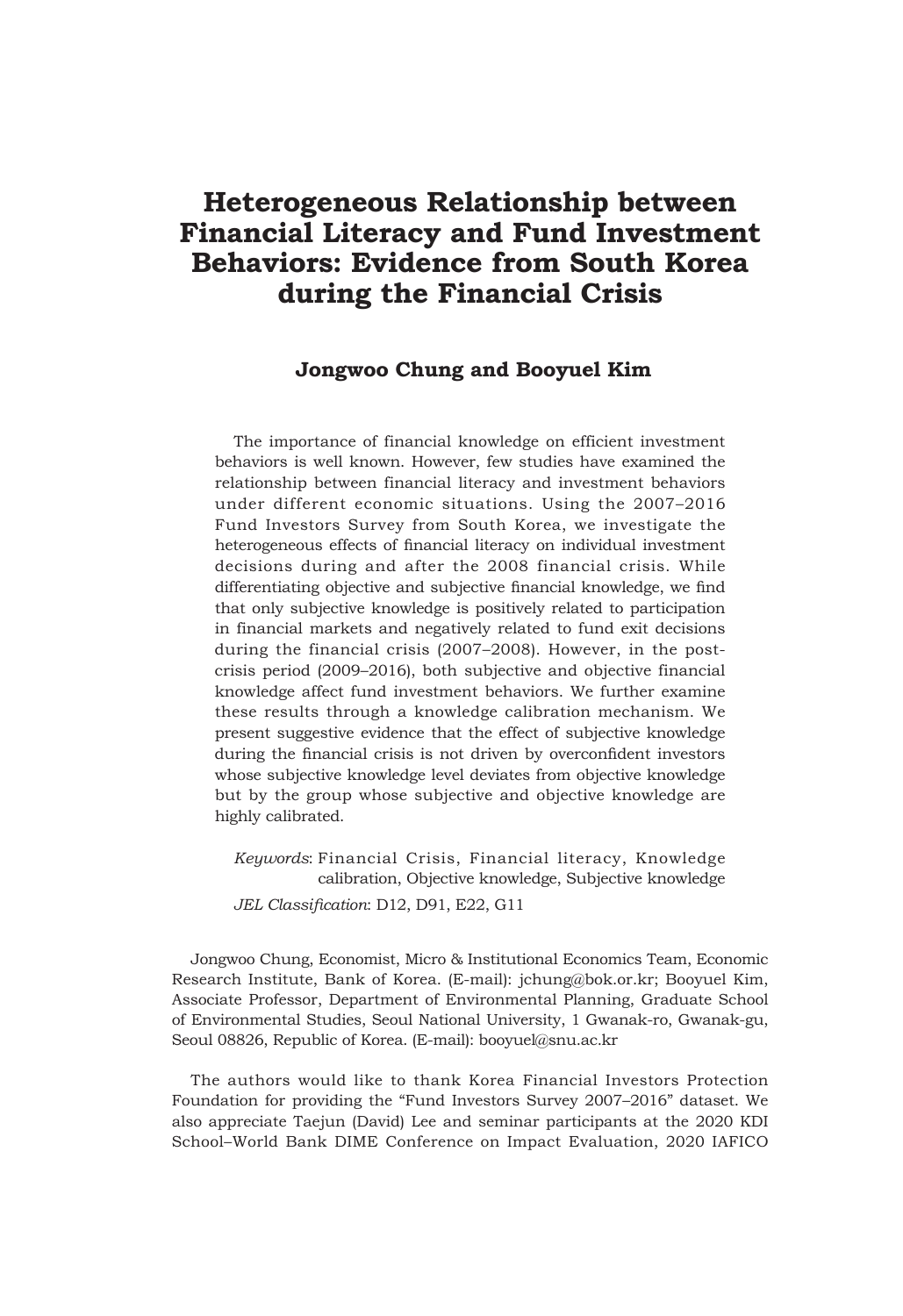#### 160 *SEOUL JOURNAL OF ECONOMICS*

(International Academy of Financial Consumers) Annual Conference, and BOKERI (Bank of Korea Economic Research Institute) Seminar for their helpful comments. No potential competing interest was reported by the authors.

[**Seoul Journal of Economics** 2022, Vol. 35, No. 2] DOI: 10.22904/sje.2022.35.2.003

#### **I. Introduction**

Financial decision-making is crucial to the effective management of households' wealth. Researchers have found that financial knowledge<sup>1</sup> is an effective measure to predict the quality of an individual's financial behaviors. Those who are financially literate are known to be more sensitive to financial costs (*i.e .*, interest, credit card debt) and to make better investment decisions (Behrman *et al.* 2012; Lusardi and Mitchell 2007; Lusardi and Mitchell 2014; Robb and Babiarz 2016; van Rooij *et al.* 2011a; van Rooij *et al.* 2012).

However, there is not enough evidence to determine whether the effect of financial knowledge on financial decision-making behavior is consistent under different economic situations. Investors have been repeatedly exposed to vulnerable market situations such as financial crises. Shocks in financial markets such as the 1997 Asian Financial Crisis, 2008 Financial Crisis, and 2020 Stock Market Crash came unexpectedly and caused panic selling of retail investors. The price of financial assets plummeted due to panic-selling behaviors, which intensified the sentiment of market fear and often led to a vicious circle. Thus, it is important to examine whether financial knowledge still helps investors make a better decision when the market is under crisis.

The Korean mutual fund market had grown at an astonishing rate just before the 2008 financial crisis. Fundraising in South Korea hit a record high of KRW 321 trillion (about 344 billion dollars) in  $2007^2$ , which is a 26.5% increase compared to 2006. After the 2008 financial crisis, however, the stock market index in Korea fell by approximately

<sup>&</sup>lt;sup>1</sup> Throughout this paper, we use the terms "financial literacy" and "financial knowledge" interchangeably.

 $2^2$  The exchange rate used for December 2007 is US\$ 1 = KRW 932.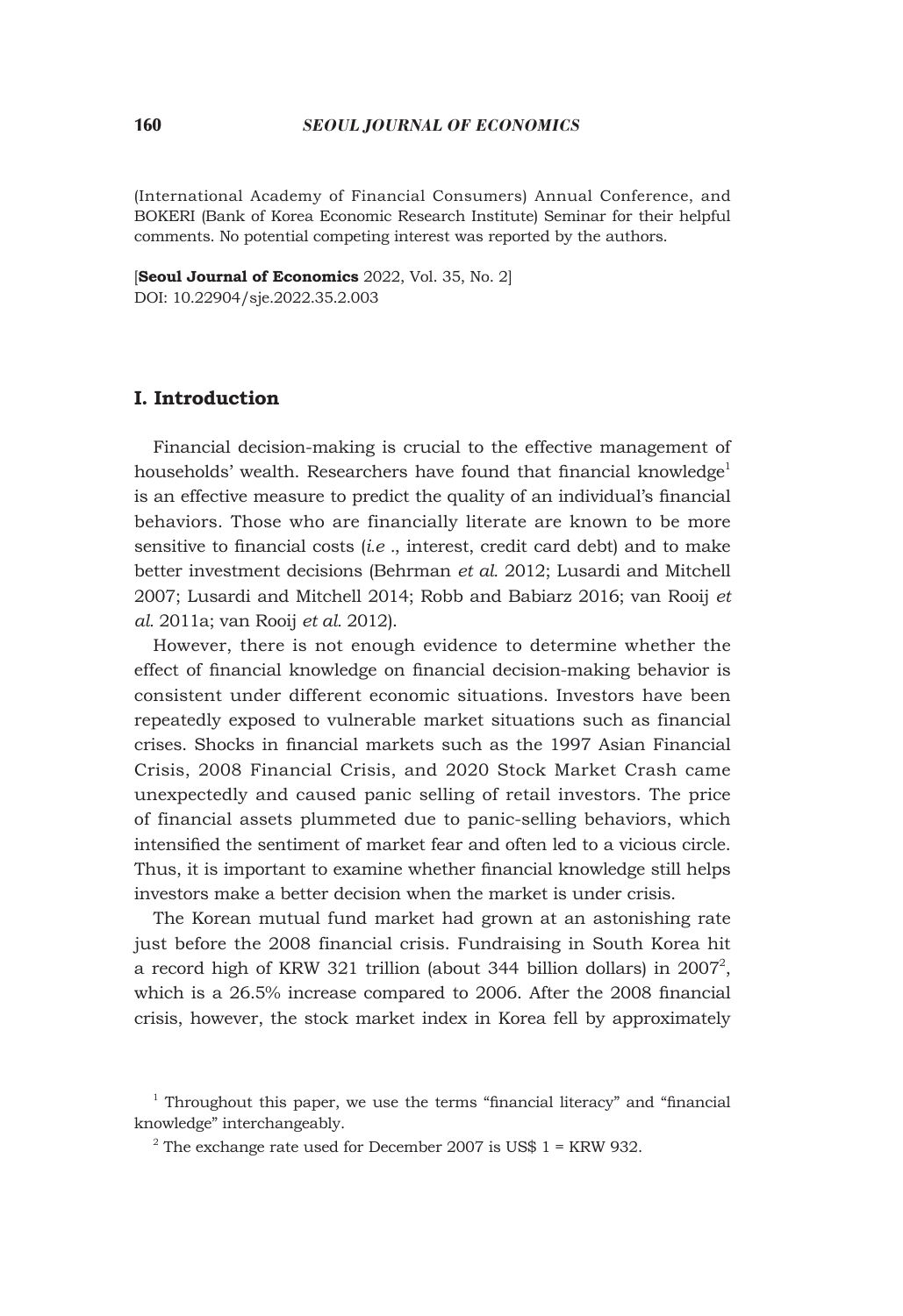50% from its peak, and the value of financial products as well as the rate of investment return substantially decreased, which caused severe losses for individual investors (Kim and Rhee 2009; Park and Lee 2009). Our sample based on the 10-year repeated cross-sectional surveys (2007–2016) allows us to examine the potential heterogeneity of financial knowledge effect because it covers the boom-to-bust (2007– 2008) and back-to-normal (2009–2016) situations.

While examining the different economic situations, we also dissect financial literacy into objective and subjective knowledge. We use two measures on financial knowledge about mutual fund products: objective knowledge measured by a test score and subjective knowledge measured by self-reported answers. Objective financial knowledge is known to affect financial behaviors directly. People with higher objective financial knowledge are known to reduce searching costs when choosing one among different investment options (Hastings and Tejeda-Ashton 2008; Lusardi and Tufano 2015). They also choose suitable investment products, and these processes are beneficial to accumulate their wealth (Calvet *et al.* 2007; Lusardi and Mitchell 2014). By contrast, subjective financial knowledge is deeply related to psychological motivation during financial decision-making. Individuals are pressured to take responsibility for their actions when making new investment decisions and doubt their knowledge. Self-esteem, a general self-perception, raises confidence on their level of subjective financial knowledge. People with a higher level of subjective financial knowledge are known to do more active financial behaviors (Carlson *et al*. 2008; Chung and Park 2019; Tang and Baker 2016).

Using these measures of objective and subjective financial knowledge, we address the following questions. How did objective and subjective fund knowledge affect investment behavior during the financial crisis? Is there a heterogeneous effect of financial knowledge under different economic circumstances? As financial knowledge is endogenous, finding a causal relationship between financial knowledge and investment behaviors is empirically challenging due to various confounding factors. For the financial crisis period data (2007–2008), we control individual heterogeneity by including individual fixed effects. For the post-crisis period data (2009–2016), we group individuals into so-called "pseudocohorts" classified by gender, age, educational level, and region. These cohorts of similar individuals are generated on the same criteria in each wave of the repeated cross-section survey data, and then we apply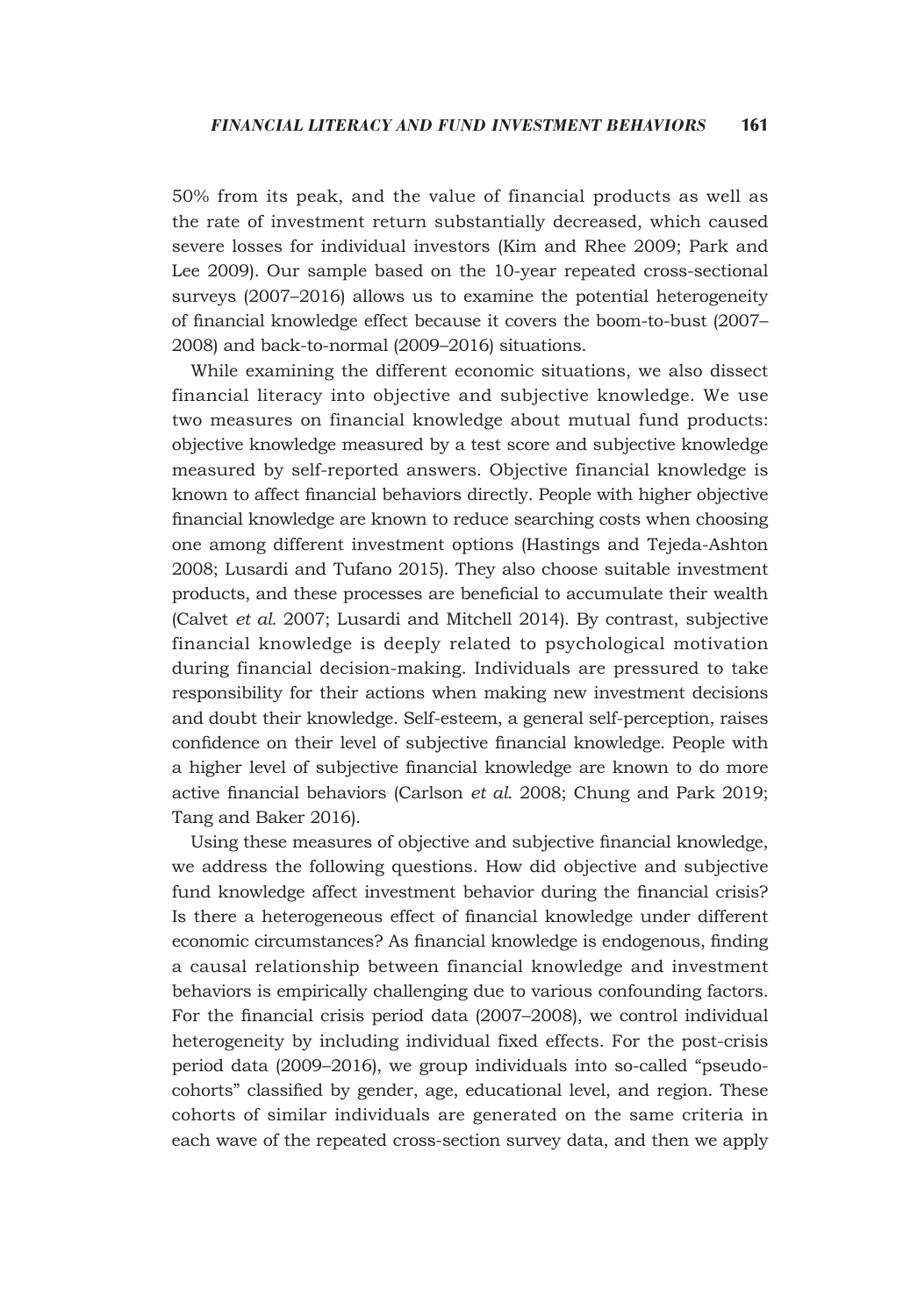the pseudo-panel technique to control the time-invariant differences between the pseudo-cohorts (Deaton 1985).

We find evidence that during the financial crisis period (2007–2008), only subjective fund knowledge is positively related to participation in fund investment and negatively related to fund exit decision, whereas objective fund knowledge does not show any association. However, during the post-crisis period (2009–2016), both objective and subjective fund knowledge are related to extensive and intensive margins of mutual fund investment behaviors.

We further examine these results through a knowledge calibration mechanism. Previous research on knowledge calibration shows that miscalibration between objective and subjective knowledge can increase judgment errors and biased decision-making (Alba and Hutchinson 2000; Pillai and Hofacker 2007). Overconfident people whose subjective knowledge is higher than objective knowledge level are likely to make suboptimal decisions (Barber and Odean 1999; Pillai and Goldsmith 2006). However, we present suggestive evidence that the effect of subjective knowledge during the financial crisis is not driven by overconfident investors whose subjective knowledge level deviates from their objective knowledge but by the group whose subjective and objective knowledge are highly calibrated.

This study is organized as follows. Section 2 reviews the previous literature on financial knowledge and its effect on financial behaviors and summarizes the history of the mutual fund market in South Korea. Section 3 presents the data and empirical strategy. Section 4 reports the regression results. Section 5 concludes the study.

#### **II. Background and Literature**

#### *A. The Korean fund market*

In the 2000s, the Korean mutual fund market grew at an astonishing rate. The net asset value increased by 21.7% annually from 2003 to the end of 2007, and the number of mutual funds exceeded 10,000 for the first time in 2008 (Figure 1). The domestic stock market boom accompanied the rapid growth of the mutual fund market in Korea. Along with the growth of global stock markets, the Korean Composite Stock Price Index (KOSPI) broke the 2,000-point level for the first time in its history, and Korean mutual funds earned high returns from the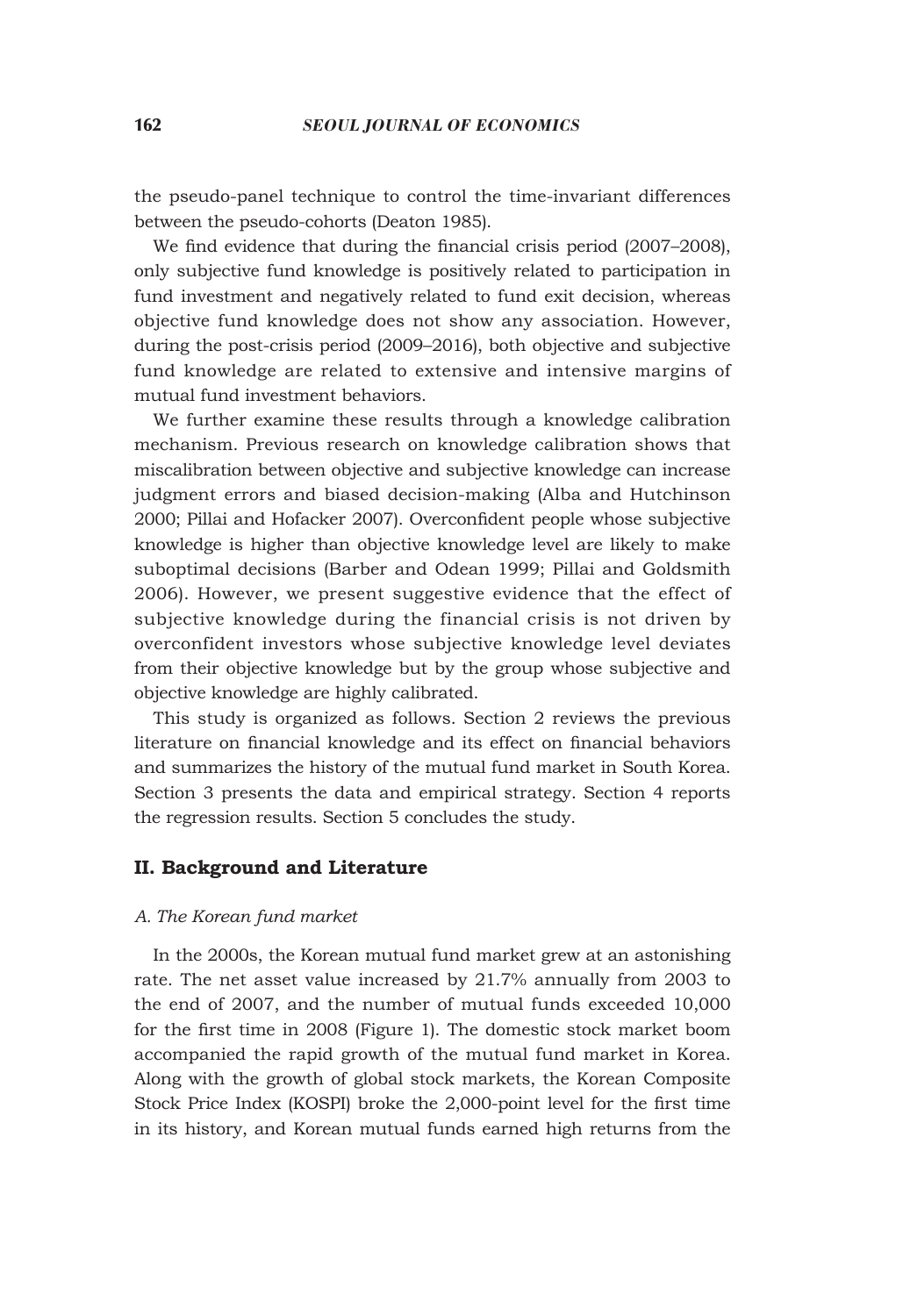

**Figure 1** Korea Mutual Fund Market

strong market situation.

The Korean government tried to support the mutual fund market by implementing investor-friendly policies. For example, the Korean government temporarily introduced tax exemption for foreign stock trading from the middle of 2007 to the end of 2009. This policy made foreign mutual funds more popular than before. Financial authorities also tried to improve the investment climate by promoting the online mutual fund market and revising financial terms and regulations. Some experts raised concerns about insufficient investor protection that could cause investors to suffer damage, but financial authorities kept the policies to encourage mutual fund investment. As a result, Korean mutual fund market set a record high of 334.3 billion dollars in September 2008, just before the financial crisis. Individual investors also maintained an optimistic outlook for the mutual fund market as well as the global economy. Individual investors accounted for 59% of the net asset value at the end of 2007. This is an increase of 10% points from the end of 2006.

The crisis began in September 2008. KOSPI had fallen by 50% from its peak. The value of financial products and the rate of return plummeted. The Korean government accelerated the implementation of restructuring, and the National Assembly approved the government's supplementary budget. The Bank of Korea lowered interest rates and supplied liquidity for market stability (Kim and Rhee 2009; Park and Lee 2009). Nevertheless, some investors were skeptical about the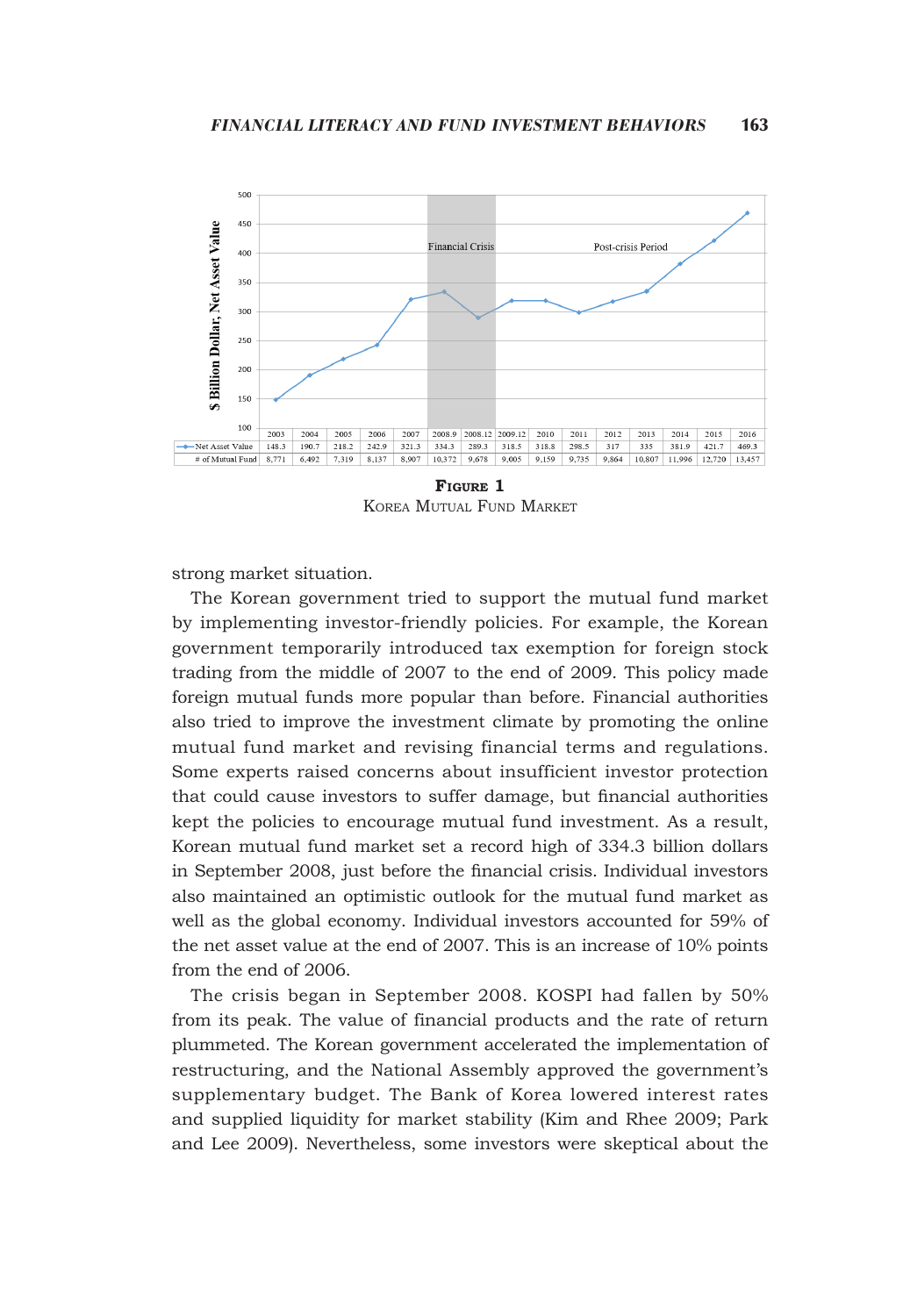effectiveness of these policies. The volatility of stock and currency markets recorded the highest since the 1997 Asian financial crisis. Individual investors who experienced financial losses complained about incomplete sales, and the number of disputes increased. Korea Financial Supervisory Service reported that the number of grievance mediation increased by 510% year-on-year in 2008.

#### *B. Financial knowledge and behaviors*

When macroeconomic situations were unstable, like during the 2008 financial crisis, many factors can affect individual investment behaviors, and financial knowledge has been emphasized as a critical determinant of financial well-being. For example, financially sophisticated households are less likely to report negative income shock (Klapper *et al.* 2013) and default on their obligations (Gerardi *et al.* 2010). They also recover their losses faster than the financially illiterate after the crisis (Buscher-Koenen and Ziegelmeyer 2014).

This financial literacy can be explained by two constructs: objective and subjective financial knowledge. Objective financial knowledge is one criterion to measure individual ability to understand, analyze, and choose when making complex decision-making (Lusardi and Mitchell 2014). Researchers have shown that individuals with high objective financial knowledge are likely to have an account (Noor *et al.* 2020), participate in financial markets, and prefer to invest in financial products with lower fees (Christelis *et al.* 2010; Lusardi and Tufano 2015). They are able to balance the riskiness and profitability of investment products, thus holding profitable assets with lower risk (Chu *et al.* 2017; Stango and Zinman 2009). Objective financial knowledge is also positively associated with long-term planning for retirement and household asset accumulation (Behrman *et al.* 2012; Bucher-Koenen and Lusardi 2011; Lusardi *et al.* 2017; van Rooij *et al.* 2012).

Conversely, a low level of objective knowledge may lead to a suboptimal financial decision, such as incurring the high cost of borrowing or paying higher fees. (Hastings and Mitchell 2020; Lusardi and Tufano 2015). People with lower objective financial knowledge are vulnerable when choosing multiple options (Hibbert *et al.* 2012). They are more likely to make a mistake and choose the investment product that is unsuitable for their wealth budget (Robb 2011). The accumulation of those poor decisions with bias may cause a higher risk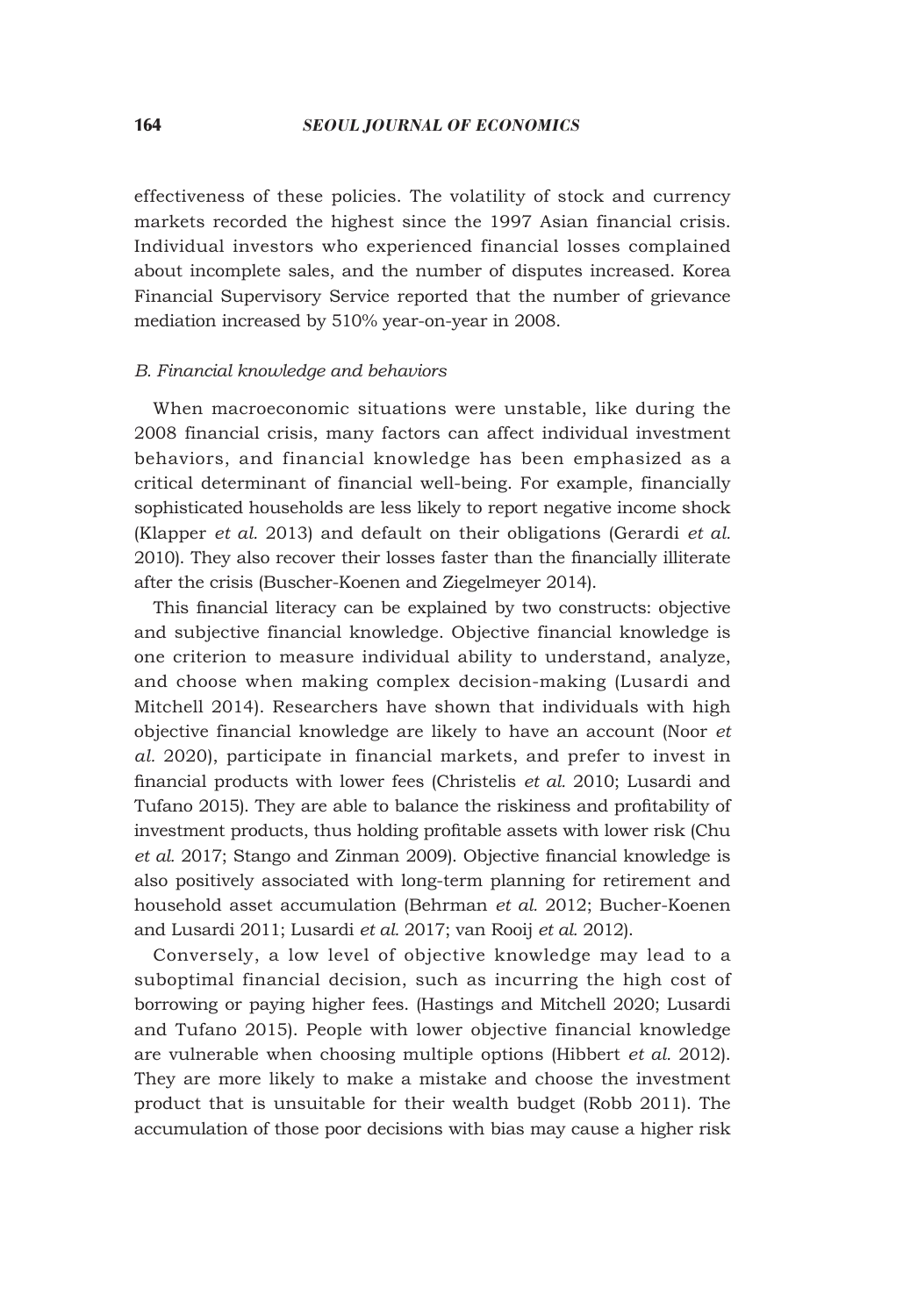of default (Gerardi *et al.* 2010). They also have difficulties in assessing information-intensive assets; thus, they choose stable assets (saving account, bond) over risky assets (stock or mutual fund) (Bucher-Koenen and Ziegelmeyer 2014; Hibbert *et al.* 2012).

Previous literature found that gender, age, education level, cognitive ability, and counselling experience are associated with objective knowledge. Researchers have suggested that women are less financially sophisticated than men, and they are likely to be at risk of making sub-optimal decisions (Bucher-Koenen and Lusardi 2011; Van Rooij *et al.* 2011b). According to Almenberg and Dreber (2015), women tend to participate in the stock market less than men do, and their average financial literacy is low. The age profile of objective knowledge shows a hump-shaped pattern, peaking in the age 50s. Many studies have shown that both the young (under 30) and old (over 60) are more likely to make financial mistakes (Bucher-Koenen and Lusardi 2011; Lusardi et al. 2010; Stolper and Walter 2017).

Although objective financial knowledge is based on an individual's thought accuracy, subjective financial knowledge is measured by individual self-assessment of financial knowledge: how much do they think they know about the financial market and financial products. Neymotin (2010) provided a theoretical background with a simple model that higher level of self-esteem helps financial planning as it reduces the psychic cost of accepting information. Individuals with high subjective knowledge are likely to be confident in understanding complex information and making effective decisions (Alba and Hutchinson 2000; Park et al. 1988). They think they can examine the profitability and riskiness of financial products and decide quickly (Hadar *et al.* 2013).

In a similar viewpoint, previous studies noted the strong link between self-esteem and knowledge: knowledge affects performance through self-belief in their knowledge. If individuals are confident of their knowledge, then they tend to plan successful scenarios, prepare to confront potential risks and threats, and finally show better outcomes (Baumeister *et al.* 2003; Di Paula and Campbell 2002). Researchers suggest that people with high self-esteem are more likely to achieve their financial goals and engage in a higher level of financial behavior (Tang and Baker 2016). By contrast, people with low self-esteem are likely to hesitate to do risky behavior because they are sensitive to losing or failing (Sommer and Baumeister 2002; Wood and Bandura 1989). Hence, researchers have argued that subjective financial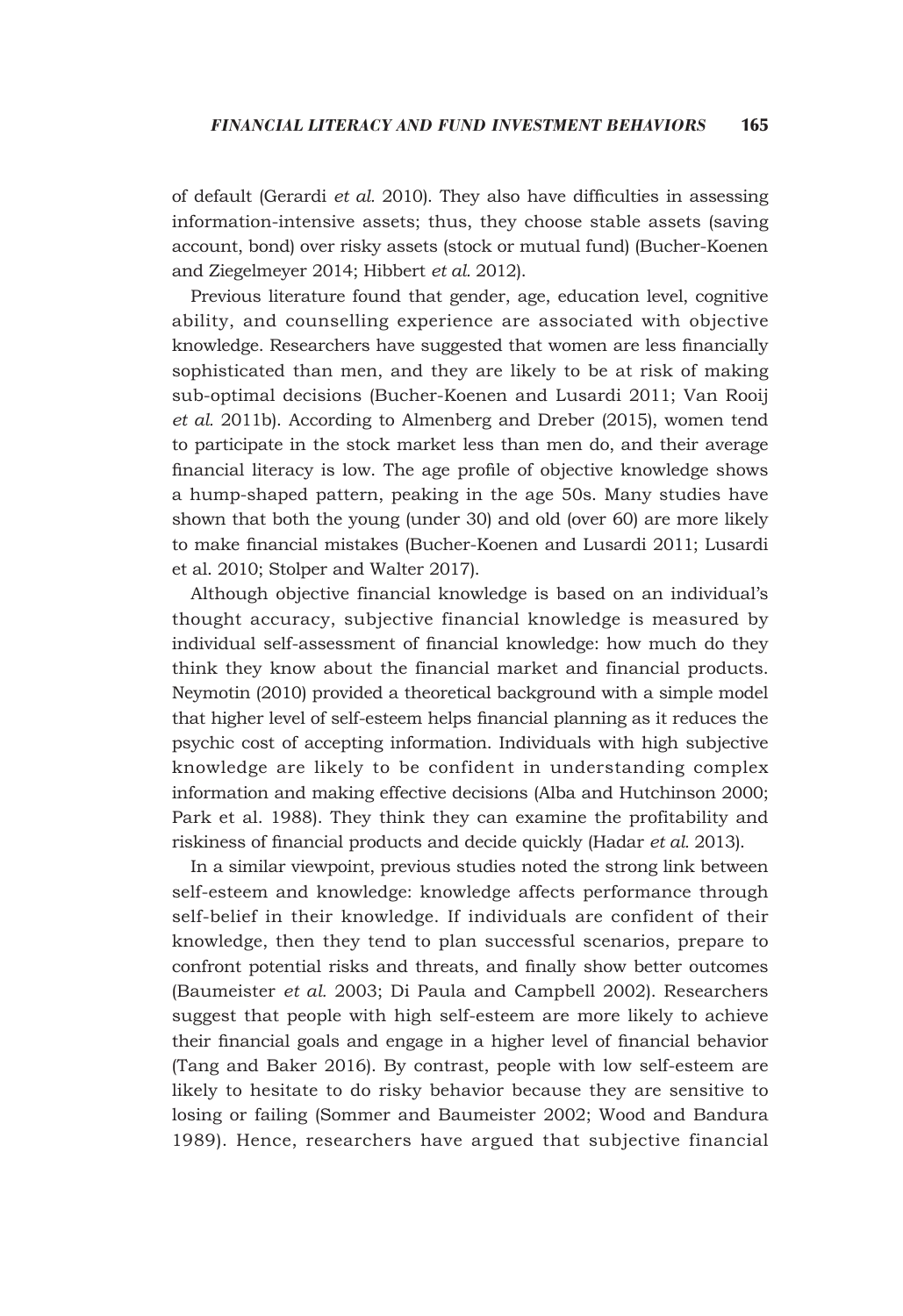knowledge is more important in terms of predicting financial decisionmaking behaviors than objective financial knowledge (Robb and Woodyard 2011; Xiao *et al.* 2011).3

Addressing the importance of two similar, but different concepts of knowledge, researchers raised the need for an integrated perspective on them. Knowledge calibration framework is the outcome of the consideration. Although the definition and construct of knowledge calibration in the previous literature vary by researcher, the consensus is that the difference between objective and subjective knowledge should be considered. When we analyze the heterogeneous effect of subjective knowledge by the level of objective knowledge, we follow a 2 × 2 calibration matrix approach suggested by Pillai and Goldsmith (2007). According to the approach, people's knowledge status can be divided into four groups: 1) highly calibrated group with high levels of both objective and subjective knowledge, 2) overconfident group with high subjective knowledge and low objective knowledge, 3) underconfident group with high objective knowledge and low subjective knowledge, and 4) low calibrated group with low levels of both objective and subjective knowledge. Researchers can choose the threshold for defining the level of knowledge: Lee et al. (2017) defined four groups on the basis of sample means and found heterogeneous attitudes on mutual fund investment across investors in Korea.

Knowledge miscalibration (overconfident or underconfident group) is known to cause restricted rationality and suboptimal decisionmaking, thus leading to consumer vulnerability and damage (Alba and Hutchinson 2000; Pillai and Hofacker 2007). Studies have shown that people with overconfidence (high subjective knowledge but low objective knowledge) depend too much on their memory or experience rather than public information (Goetzmann and Peles 1997). They are more likely to be interested in unreliable financial information such as past earnings, temporary performance, and personal experience (Alba and Hutchinson 2000; Daniel et al., 1998; Pillai and Goldsmith 2006). According to Gervais and Odean (2001), individual investors tend to assess their investment skills better than their actual ability when

<sup>3</sup> Xiao *et al.* (2011) found that both objective and subjective financial knowledge can cause individuals to reduce risky credit behavior, but the impact of subjective financial knowledge is more significant than that of objective financial knowledge.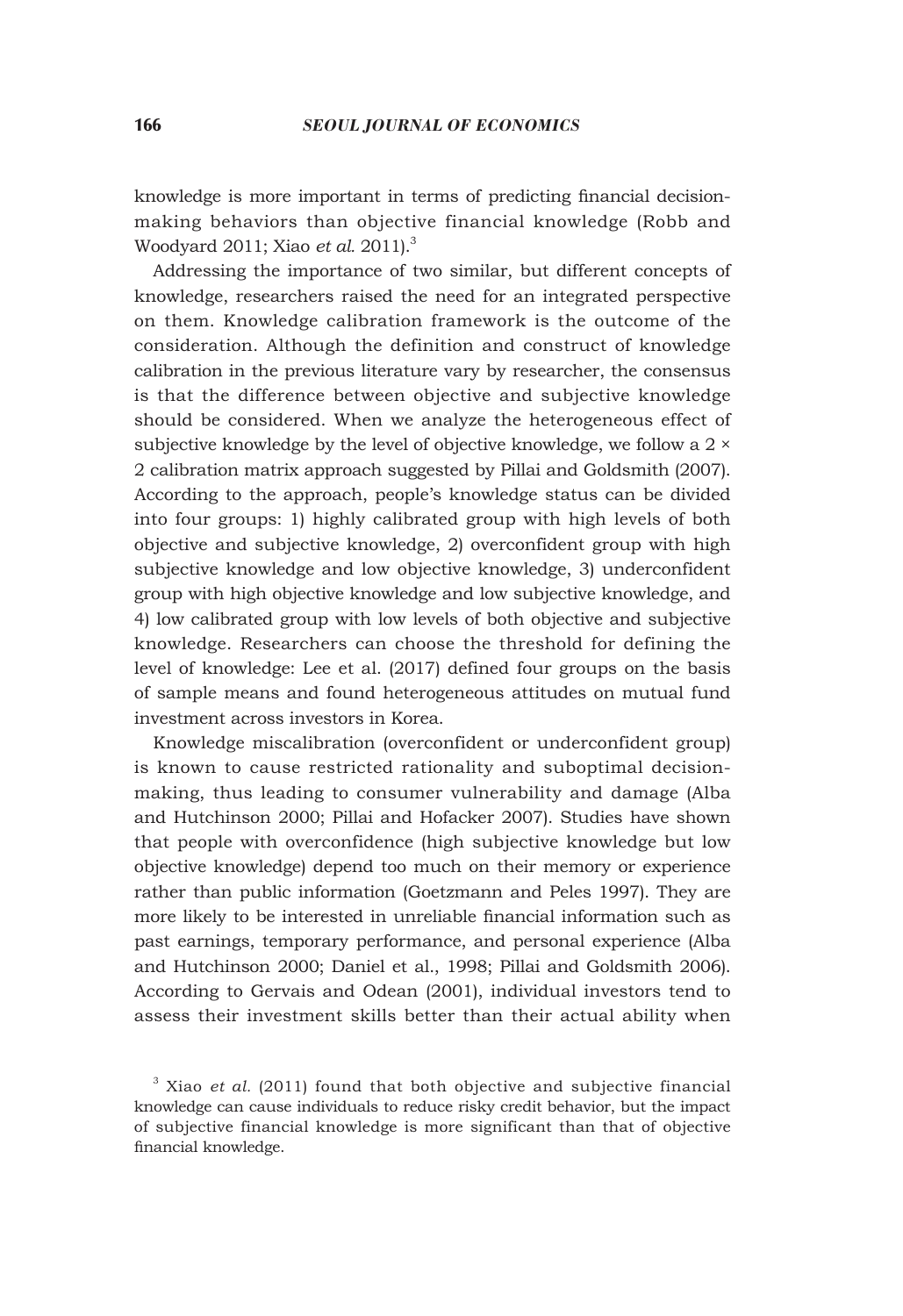they earn high returns. This belief may translate into action (Griffin *et al.* 2007), where people become overconfident and aggressive in their investment (Dhaoui and Bacha 2017). Overconfident investors are likely to end up making irrational investment decisions and behavior, such as excessive trading (Odean 1999). This phenomenon is known as a pattern of "overreaction," where people act by giving too much meaning to their dramatic experience (De Bondt and Thaler 1985). Another study suggests that investors tend to rate the stock market more positively during the bull market, and this consensus among people promotes confidence in themselves (Nofsinger 2005).

Considering the mechanism, overconfidence and accompanying behavior would be weakened if enhancing factors are deleted. Meier and De Mello (2020) reported that investors' overconfidence decreases sharply if an unexpected event occurs (*e.g.*, an asset crash resulting from unexpected bad news). Moreover, cases have been reported wherein reduced overconfidence shifts to a stagnant approach to investing. Nofsinger (2005) found that investors who tend to overreact during the market boom become risk-averse when market conditions turn pessimistic.

Despite a burgeoning literature on the impact of financial knowledge, how these effects are examined must be considered. Empirically, assessing the causality between financial knowledge and financial behaviors is challenging, because financial knowledge is potentially endogenous. To overcome this endogeneity issue, much of the literature takes advantage of the following approaches: 1) finding exogenous (instrument) variables (Klapper *et al.* 2013; Bucher-Koenen and Lusardi 2011); 2) employing experimental approaches (Hastings and Mitchell 2020; Hastings and Tejeda-Ashton 2008); or 3) collecting longitudinal (panel) data (Calvet *et al.* 2007). Although employing an instrumental variable is an effective way to address the endogeneity from the reverse causality, a valid instrument that affects financial literacy but not investment behavior is difficult to find. Given that our research hypothesis—heterogeneous effect of financial knowledge under different economic situations—needs to cover multiple years, both during and after the financial crisis, we believe that a panel data approach is the only available option to consider, despite its limitations on causal interpretation.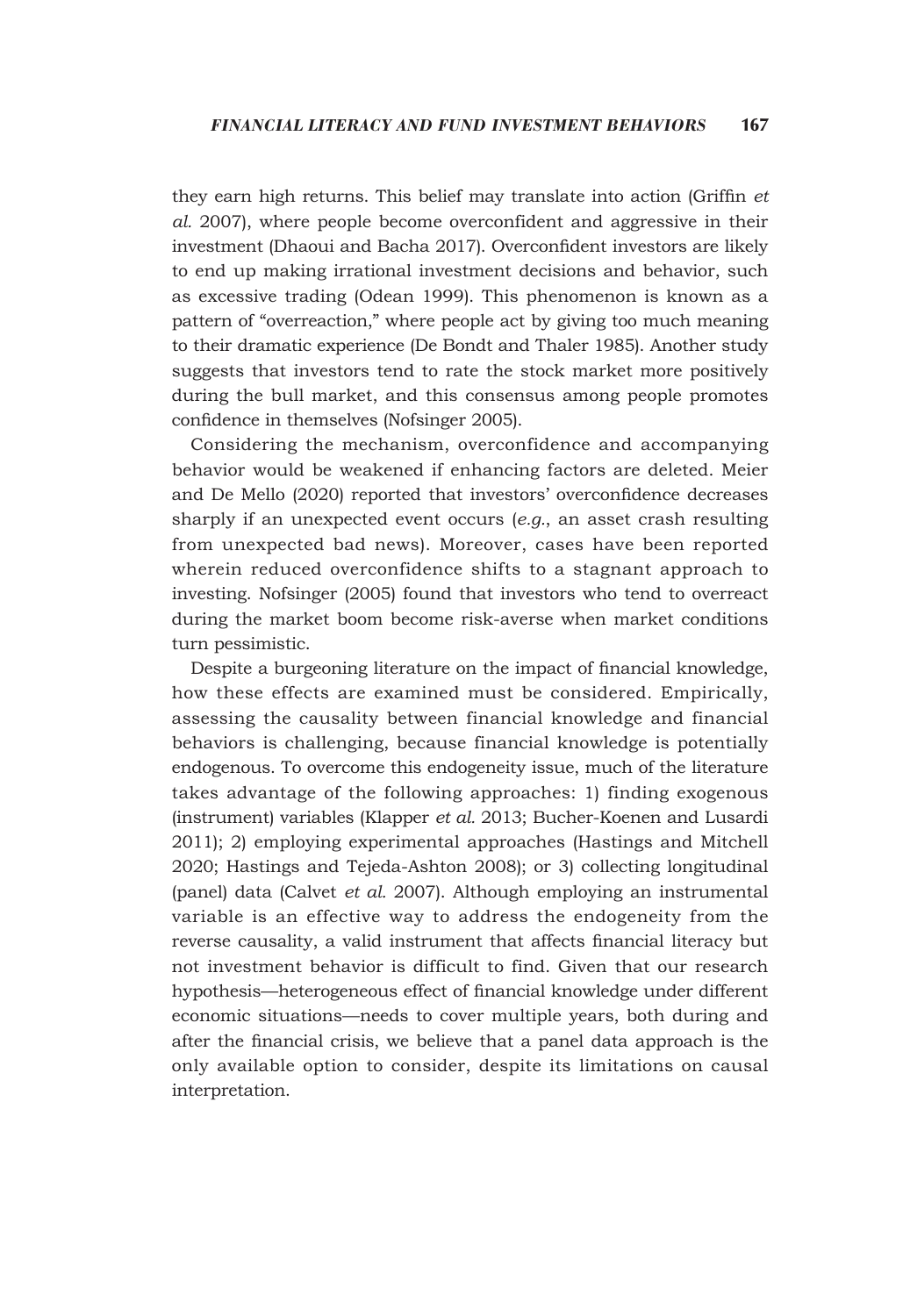# **III. Data and Empirical Strategy**

#### *A. Data*

We constructed data sets from the 2007–2016 Fund Investors Survey (FIS, hereafter) administered annually by the Korea Financial Investors Protection Foundation.<sup>4</sup> FIS is a representative survey of mutual fund investors who are 20–64 years old in South Korea. The data include demographic information, socio-economic status, financial literacy, and mutual fund investment information. The survey was designed to collect individual investors' specific investment propensities such as preferred investment strategy, level of satisfaction concerning financial products, financial education experience, and whether or not they received financial counselling.

The survey has been originally surveyed as repeated cross-sectional data. However, 954 respondents out of the 2,530 who responded in 2008 had also been interviewed in 2007. Thus, we were able to construct a panel data of two years and compare the differences between the early stage and the period right after the financial crisis. Since 2009, the FIS has surveyed about 2,500 people each year, and the sample size of our pooled data from 2009 to 2016 is 20,429. To examine the impact of mutual fund knowledge on investment behaviors while controlling for individual heterogeneity, we construct pseudo panel data using eight years (from 2009 to 2016) of the cross-section for the extended analysis.<sup>5</sup> In the pseudo panel data, each cohort was constructed by the same gender (male or female), the same age (20~60 years), and the same education level (high school, two-year college, fouryear university, or graduate school).<sup>6</sup>

We measured two types of mutual fund knowledge: objective

<sup>4</sup> The dataset for replication is publicly available at the Mendeley Data (Chung and Kim, 2022). Korea Financial Consumers Protection Foundation has been implementing FIS since 2007, and the 2007 dataset is the earliest data we can utilize.

5 Deaton (1985) proposed the idea of estimating a model using a cohort. The fundamental assumption is that individuals in a cohort share common characteristics on average.

 $6$  We have 328 cohort bins (gender [2]  $*$  age [41]  $*$  education [4]) in total. Among them, four cohort bins do not include any respondents, and we finally end up with 324 cohorts.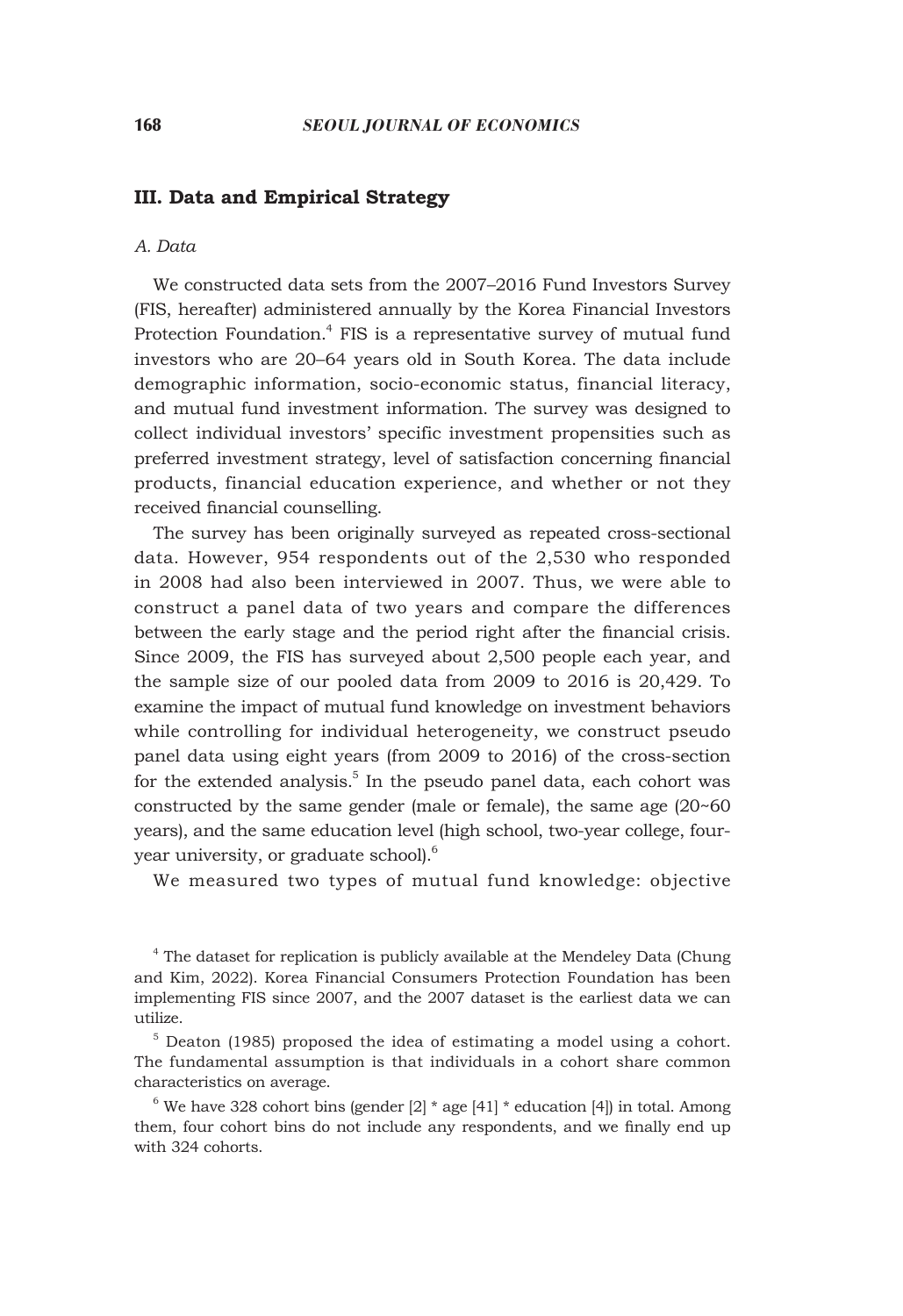#### **Table 1**

Mutual Fund Knowledge Test

Panel A. Objective Fund Knowledge Test

| No.            | Ouestion                                                                                             |
|----------------|------------------------------------------------------------------------------------------------------|
| 1              | A mutual fund is not a principal-protected investment.                                               |
| 2              | Mutual funds can be categorized by asset class such as stock-type, bond-<br>type, and multi-type.    |
| 3              | A mutual fund invests only in the stock market.                                                      |
| 4              | Mutual fund price varies depending on the transaction time.                                          |
| 5              | You can withdraw money as soon as you redeem your mutual fund.                                       |
| 6              | Every mutual fund is priced at the same net asset value.                                             |
| $\overline{7}$ | When the periodic payment plan of a mutual fund is over, no additional<br>returns will be generated. |
| 8              | Any profits generated from mutual funds are taxed except tax-exempt<br>mutual funds.                 |
| $\mathbf Q$    | Mutual funds subscribed to a bank are protected on the basis of the<br>Depositor Protection Act.     |
| 10             | If you redeem your mutual fund, then you will always be charged a<br>redemption fee.                 |

| No. | Term                     | No. | Term                          |
|-----|--------------------------|-----|-------------------------------|
|     | Net asset value          | 8   | Types of mutual fund          |
| 2   | Redemption fee           | 9   | Annual report                 |
| 3   | Sales commission         | 10  | Mark to market                |
| 4   | Asset management company | 11  | Loads and fees for fund       |
| 5.  | Rate of return           | 12. | Tax on mutual fund investment |
| 6   | Redemption price         | 13. | Investment prospectus         |
|     | Redemption period        |     |                               |

Panel B. Subjective Fund Knowledge Test

Notes: For each question in the objective fund knowledge test, respondents can choose between  $1$  = "Correct,"  $2$  = "Wrong," or  $3$  = "I don't know." "Objective Fund knowledge" is the correct answer rate out of 10 questions with an equal weight. "Subjective Fund knowledge" is measured by averaging the responses of 13 questions with an equal weight. In 2007–2008, subjective fund knowledge is defined as the rate of reporting " $3 = I$  know" or " $4 = I$ know well" on the 4-point Likert scale  $(1 - \alpha I)$  have no knowledge,"  $(2 - \alpha I)$ have little knowledge,"  $3 = 1$  know," and  $4 = 1$  know well"). In 2009–2016, subjective knowledge is defined as the rate of reporting " $3 = I$  know well" on the 3-point Likert scale (1 = "I have no knowledge,"  $2 =$  "I just heard of it,"  $3 = 1$  know well"). The average scores of objective and subjective fund knowledge per survey year are reported in Tables A1 and A2, respectively.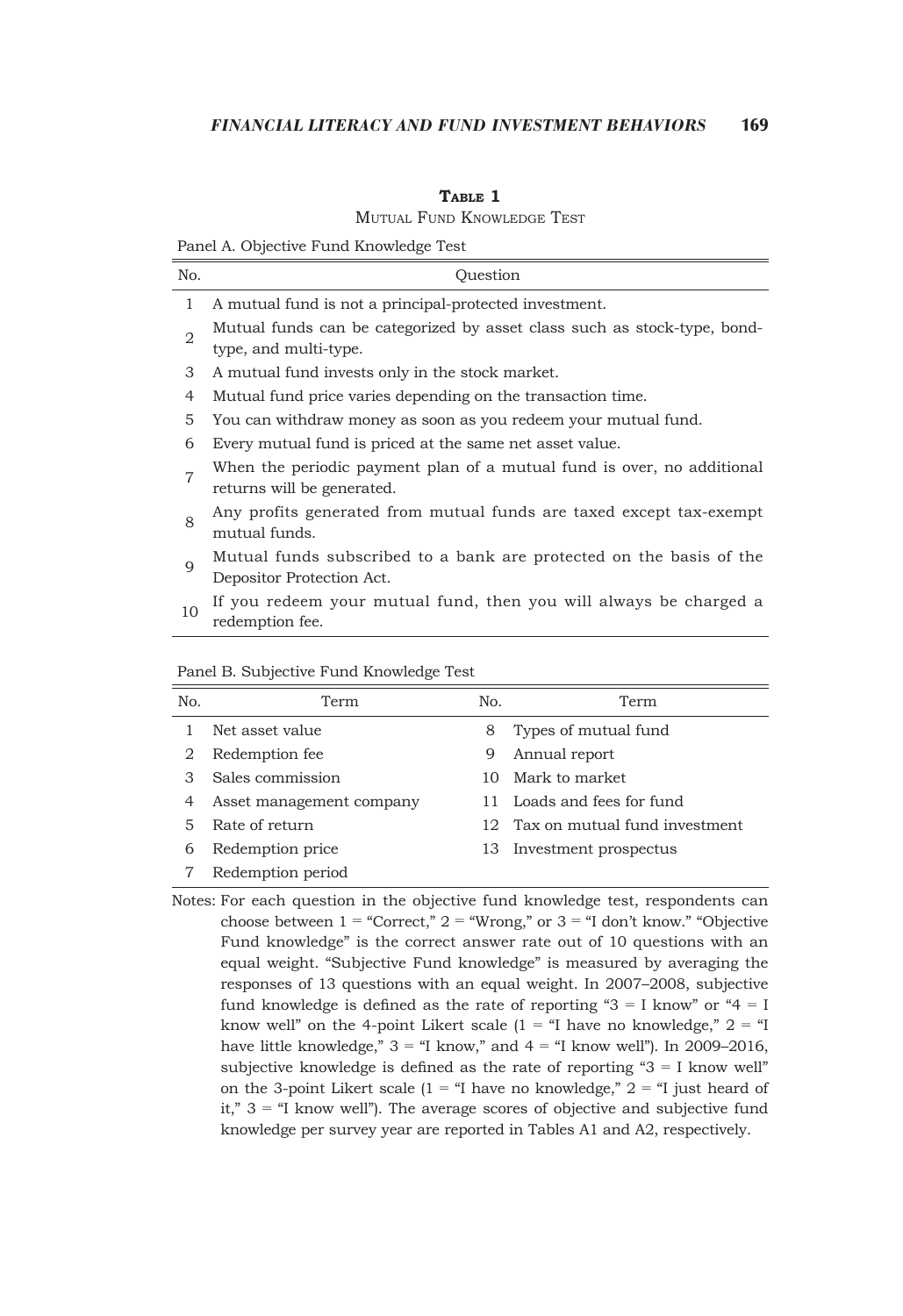knowledge scored from the set of mutual fund test questions (objective fund knowledge hereafter) and a self-assessed level of knowledge on mutual fund terminologies (subjective fund knowledge hereafter). Panel A of Table 1 presents 10 questions for objective fund knowledge, and Panel B reports 13 topics for testing subjective fund knowledge. If we were able to measure both objective and subjective fund knowledge with the same questionnaires, then compare one measure to the other would be ideal. However, we use two different sets of questionnaires to construct objective and subjective fund knowledge, which is one of the limitations in measurement. Given the dataset we have, we believe it is still relevant to measure objective knowledge on the basis of the questionnaires with correct answers and to measure subjective knowledge by asking respondents whether they think they know the fund-related concepts (Alba and Hutchinson, 2000). Compared with the previous studies on financial literacy which utilized only three to five questions mostly about interest rate, inflation, and discounts (Bucher-Koenen and Ziegelmeyer 2014; Gerardi *et al.* 2010; Klapper *et al.* 2013), the FIS comprehensively asked 23 questions in total on "mutual fundspecific" financial knowledge.

Panel A of Table 2 shows descriptive statistics of the full sample. The average age of respondents is 42.9, and female constitutes half of the sample. Moreover, 79.8% of respondents hold a college or higher education diploma, and 89% reported they were actively working. Their monthly income of USD 5,790 is higher than the average monthly income (USD 3,460) of Korean households. Respondents correctly answered about 60% of objective fund knowledge questions and responded that they know well about 35% of the concepts and terminologies on mutual fund investment.<sup>7</sup> Furthermore, 44% responded they have at least one mutual fund, and 18% of them reported that they earn profit from mutual fund investment. Only 15% of them have ever experienced financial counselling, and 11% have participated in an investment education course.

<sup>&</sup>lt;sup>7</sup> In 2007–2008, subjective fund knowledge is defined as the rate of reporting " $3 = I$  know" or " $4 = I$  know well" on the 4-point Likert scale  $(1 = 1)$ " have no knowledge,"  $2 =$  "I have little knowledge,"  $3 =$  "I know," and  $4 =$  "I know well"). In 2009–2016, the knowledge is defined as the rate of reporting " $3 = I$  know well" on the 3-point Likert scale (1 = "I have no knowledge,"  $2 =$  "I just heard of it,"  $3 =$  "I know well")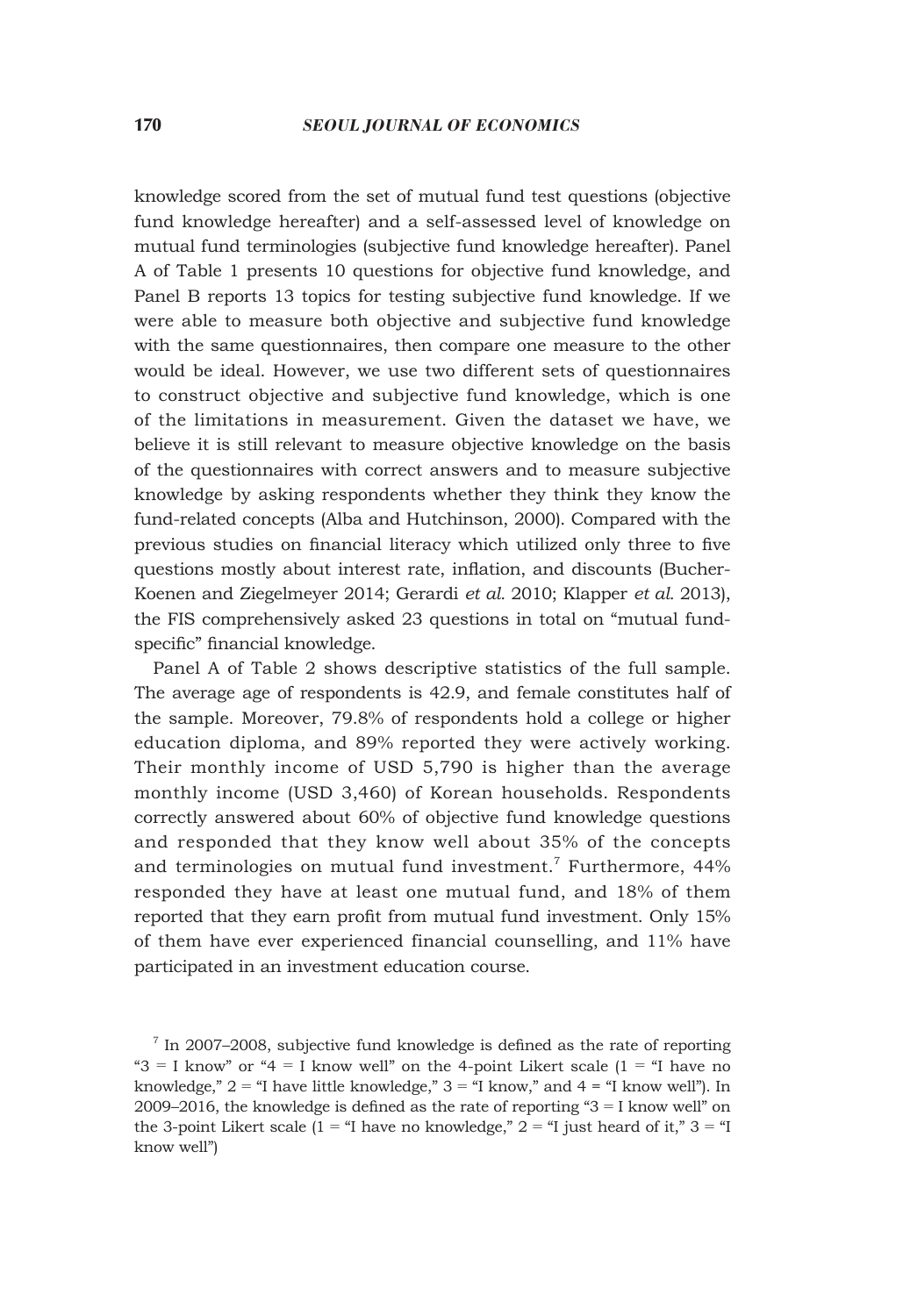| Variable                                               | Mean  | Std. Dev. | Min.         | Max.         |
|--------------------------------------------------------|-------|-----------|--------------|--------------|
| A. Full sample (2007-2016 Respondents, N=21,769)       |       |           |              |              |
| Age                                                    | 42.93 | 10.33     | 24           | 64           |
| Female $(=1)$                                          | 0.50  | 0.50      | $\mathbf{0}$ | $\mathbf{1}$ |
| $\leq$ High school $(=1)$                              | 0.20  | 0.40      | $\mathbf{0}$ | 1            |
| Some college $(=1)$                                    | 0.12  | 0.33      | $\mathbf{0}$ | $\mathbf{1}$ |
| Undergraduate $(=1)$                                   | 0.56  | 0.50      | $\mathbf{0}$ | $\mathbf{1}$ |
| Graduate $(=1)$                                        | 0.11  | 0.31      | $\mathbf{0}$ | 1            |
| Objective fund knowledge (full mark=1)                 | 0.60  | 0.25      | $\mathbf{0}$ | 1            |
| Subjective fund knowledge (full mark=1)                | 0.35  | 0.31      | 0            | $\mathbf{1}$ |
| Real estate assets (unit: USD 1K)                      | 260   | 481       | 0            | 21,459       |
| Monthly income (unit: USD 1K)                          | 5.79  | 7.38      | 0            | 354          |
| Wageworker                                             | 0.69  | 0.46      | $\mathbf{0}$ | 1            |
| Self-employed                                          | 0.21  | 0.41      | $\Omega$     | 1            |
| Participates in mutual fund market $(=1)$              | 0.44  | 0.50      | 0            | $\mathbf{1}$ |
| Number of mutual funds                                 | 1.64  | 2.84      | $\mathbf{0}$ | 67           |
| Value of mutual funds invested (unit: USD 1K)          | 18.57 | 70        | 0            | 3,502        |
| Mutual fund investment to financial asset ratio        | 0.14  | 0.27      | $\mathbf{0}$ | $\mathbf{1}$ |
| Earned profit from mutual fund investment $(=1)$       | 0.18  | 0.38      | $\mathbf{0}$ | 1            |
| Experience in financial counselling $(=1)$             | 0.15  | 0.36      | $\mathbf{0}$ | 1            |
| Experience in investment education $(=1)$              | 0.11  | 0.31      | 0            | 1            |
| B. 2007 Mutual Fund Investor (N=581 out of 954)        |       |           |              |              |
| Number of mutual funds                                 | 3.22  | 2.52      | $\mathbf{1}$ | 17           |
| Value of mutual funds invested (unit: USD 1K)          | 45.74 | 117.86    | 0.1          | 1,288        |
| Mutual fund inv. to financial asset ratio              | 0.36  | 0.26      | $\mathbf{0}$ | 0.996        |
| "I am satisfied with my mutual fund investment" $(=1)$ | 0.86  | 0.34      | 0            | $\mathbf{1}$ |
| "I am planning to invest more than before" $(=1)$      | 0.37  | 0.48      | 0            | 1            |
| C. 2008 Mutual Fund Investor (N=569 out of 954)        |       |           |              |              |
| Number of mutual funds                                 | 2.76  | 7.70      | 1            | 20           |
| Value of mutual funds invested (unit: USD 1K)          | 16.01 | 32.94     | 0.1          | 451          |
| Mutual fund to financial asset ratio                   | 0.26  | 0.24      | 0            | $\mathbf{1}$ |
| "I am satisfied with my mutual fund investment" $(=1)$ | 0.25  | 0.43      | 0            | 1            |
| "I am planning to invest more than before" $(=1)$      | 0.04  | 0.19      | 0            | $\mathbf{1}$ |
| "I redeemed my loss recently" $(=1)$                   | 0.27  | 0.44      | $\mathbf{0}$ | 1            |

**Table 2** DESCRIPTIVE STATISTICS

Notes: "Objective fund knowledge" is the correct answer rate out of 10 questions with an equal weight. "Subjective fund knowledge" is measured by averaging the responses of 13 questions with an equal weight, in which we coded each response as 1 if the respondent indicated "I know" or "I know well" and 0 otherwise. Panel B shows the summary statistics restricted to individuals who invested in mutual fund as of November 2007, and Panel C shows the summary statistics restricted to individuals who invested in mutual fund as of December 2008. The exchange rate applied here is US\$ 1 = KRW 932 (as of December 2007).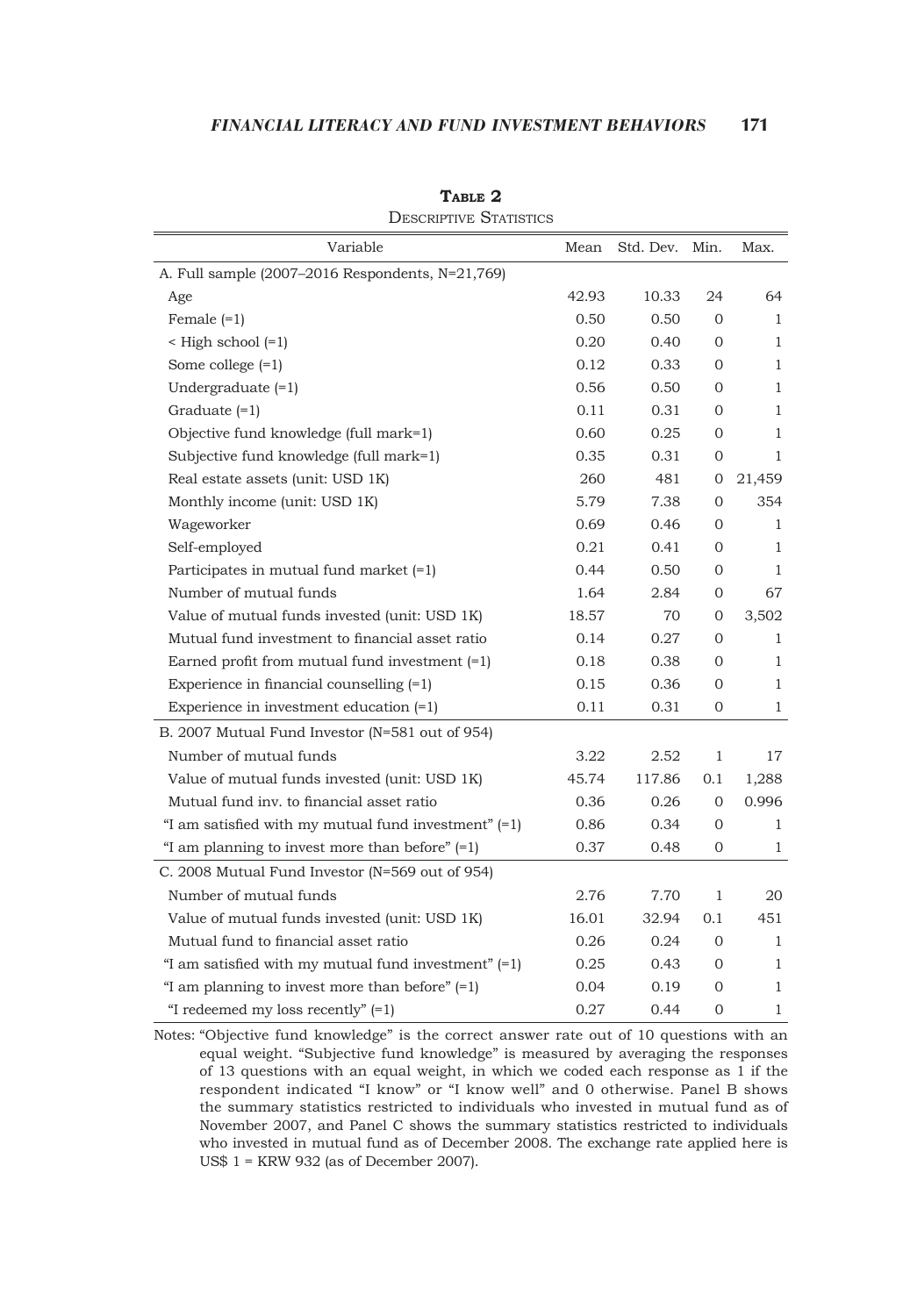Panels B and C of Table 2 describe the stark differences between before and after the financial crisis. The average number of mutual funds decreased from 3.22 to 2.76, whereas the value of the mutual funds invested plummeted from USD 45,740 to USD 16,010. Accordingly, the satisfaction level with mutual fund investment dropped from 86% in 2007 to 25% in 2008. Although 37% of the respondents in 2007 answered that they will invest more in mutual funds, which reflects their optimism in the future, only 4% of the respondents in 2008 considered further investment in mutual funds after the financial crisis.

#### *B. Empirical strategy*

We have a (pseudo) panel data estimation strategy to examine the relationship between financial knowledge and investment behaviors under different economic situations. We conduct individual (cohort) fixed-effects estimation (equation 1) to figure out whether objective and subjective fund knowledge are associated with fund investment behaviors after controlling for individual (cohort) heterogeneity.

$$
Y_{it} = \beta_0 + \beta_1 OFK_{it} + \beta_2 SFK_{it} + \beta_3 X_{it} + \alpha_i + \gamma_t + \varepsilon_{it}
$$
\n(1)

 $y_{it}$  is an outcome variable of individual *i* at time *t*. For example, entry and exit in mutual fund market, number of mutual funds, the value of the entire mutual funds invested, fund investment to financial asset ratio, and the gain in profits from fund investment are used as dependent variables of interest.  $OFK_{it}$  and  $SFK_{it}$  are standardized objective and subjective financial knowledge, respectively. In order to compare the effect sizes between the objective and subjective financial knowledge, we standardize both financial knowledge scores for each survey year by subtracting the mean value and dividing by the standard deviation. Our main interest is in the sign and magnitude of the coefficients  $\beta_1$  and  $\beta_2$ , which measure the change in outcome variables as objective and subjective fund knowledge, increase by a one standard deviation.  $a_i$  is the individual (cohort) fixed effects for the 2007–2008 (2009–2016) sample. We also include year fixed effects, *γ<sup>t</sup>* . After controlling for the time-invariant individual (cohort) heterogeneity and common year-by-year time trends, we further control for the individual time-varying characteristics such as age, age squared, real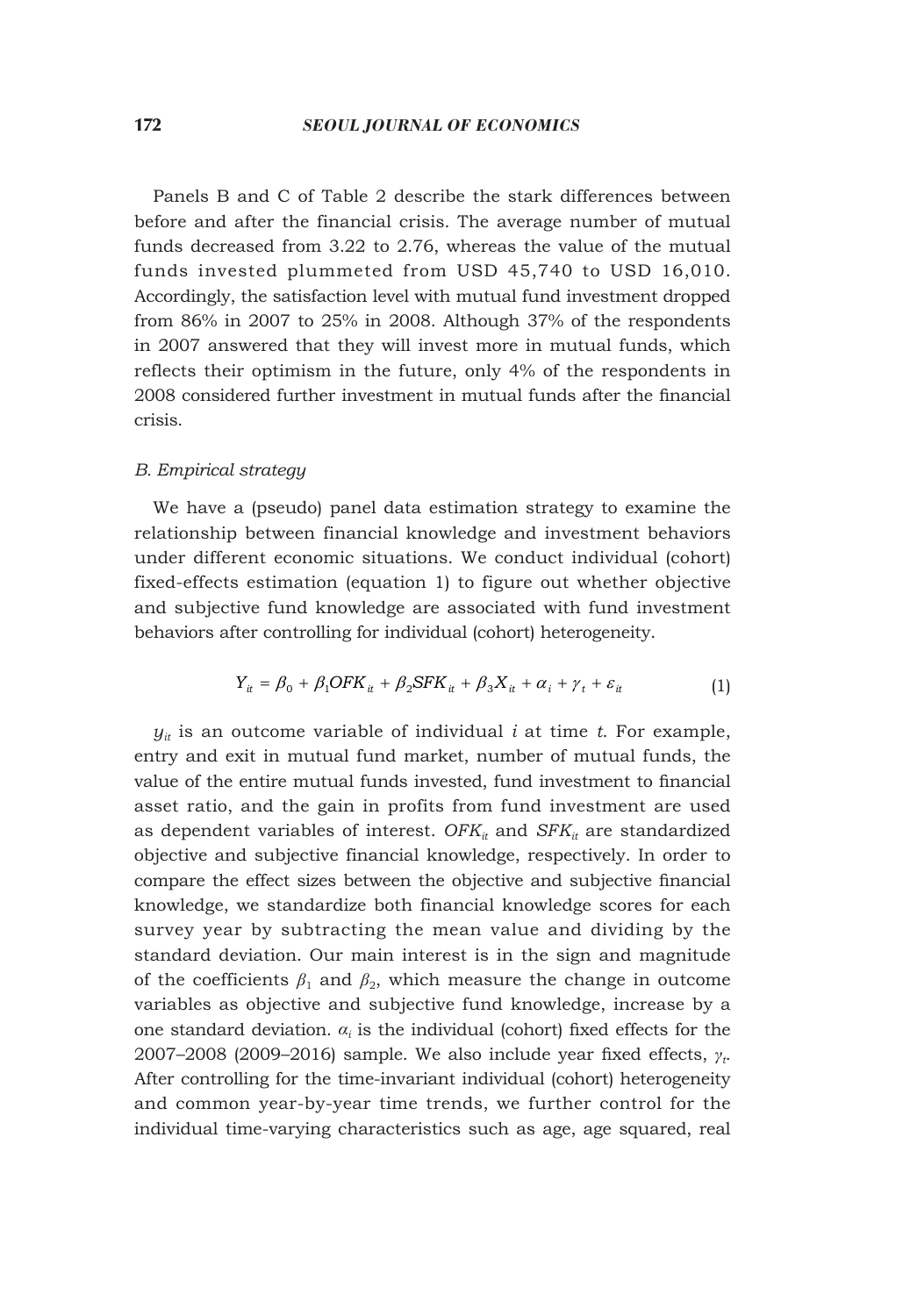estate assets, income, employment status (wageworker, self-employed, or unemployed), experience in mutual fund counselling, and experience in investment education.<sup>8</sup>

# **IV. Results and Discussion**

We first estimate the effect of fund knowledge on the extensive margin of mutual fund investment behavior in Table 3. During the financial crisis period (2007–2008), a one standard deviation increase of subjective fund knowledge is associated with 3.6% points (5.9%) increase in fund market investment. However, objective fund knowledge does not have any explanatory power on fund investment behavior in terms of coefficient size (close to zero) and statistical significance.

This pattern does not hold during the post-crisis period (2009–2016), as shown in Columns 3–4 of Table 3. Both objective and subjective knowledge are strong predictors for the fund market participation. A one standard deviation increase in objective and subjective fund knowledge are associated with 8.9% points (21.8%) and 6.0% points (14.7%) increase in the probability of investing in mutual fund, respectively. In the post-crisis period, the coefficient size of objective fund knowledge increases more than 12 times larger than that of financial crisis period, which shows the stark contrast of the effect of objective fund knowledge in different economic situations.

One interesting finding is that many control variables, such as assets, income, investment counselling/education experience, and employment type do not have any association with fund investment behavior during the financial crisis but after the crisis. They become statistically significant to explain the fund market participation, which is consistent with the pattern of objective fund knowledge seen during and after the

<sup>8</sup> Although we control for time-invariant differences between individuals or cohorts through panel data analysis, we cannot completely rule out reverse causality and other time-varying confounding factors. For example, investors who purchase mutual fund products may learn more about the fund's details, which may affect the objective and subjective financial knowledge scores. Employing an instrumental variable that is correlated with financial literacy but not directly affecting the mutual fund investment behaviors could be a more convincing approach. However, a valid instrument is difficult to find in the FIS questionnaire. Thus, we need to take caution in interpreting our results as causality.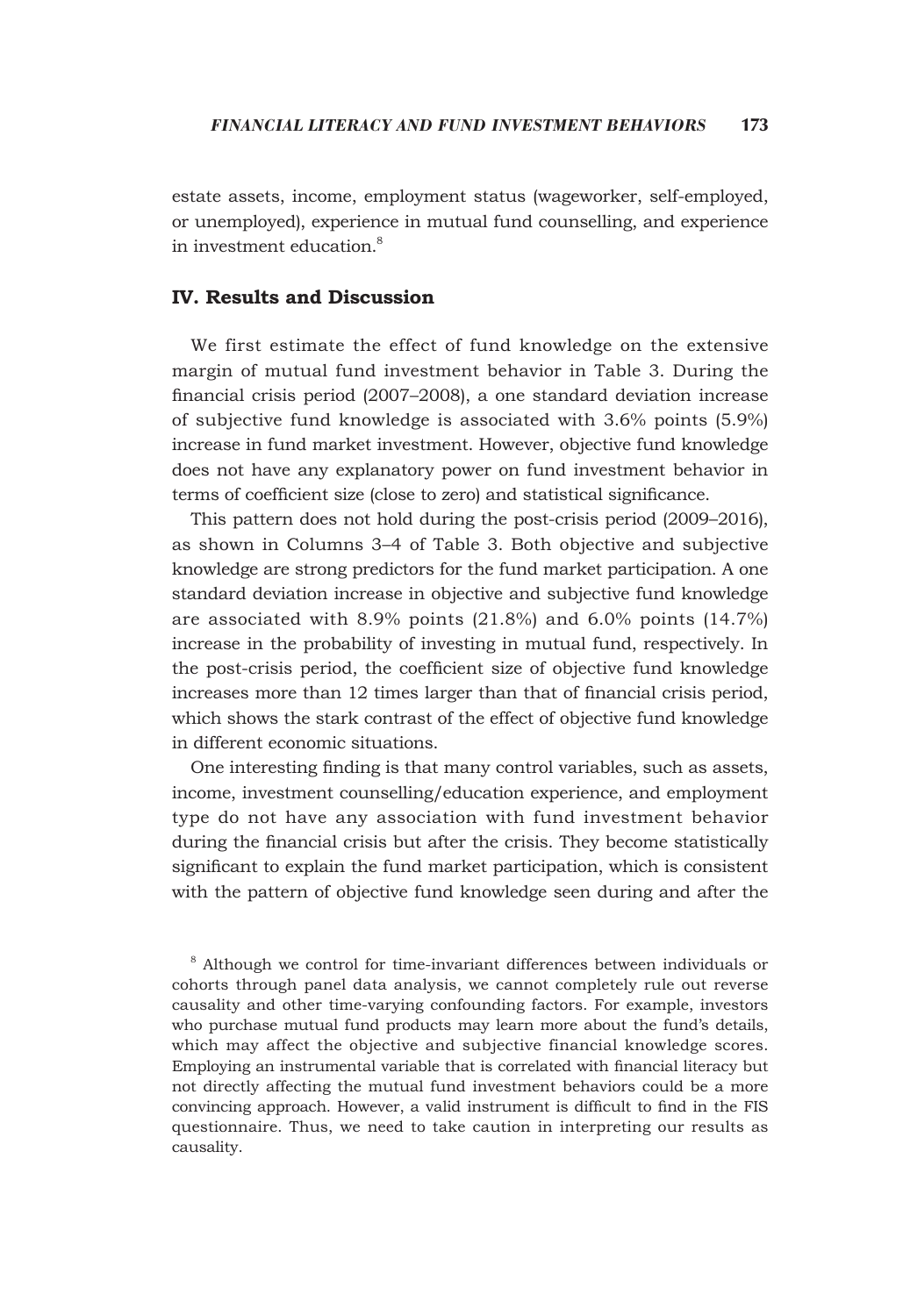financial crisis.

In Table 4, we further examine the relationship between objective/

|                                 | FUND MARKET PARTICIPATION |                                                   |                                       |            |  |  |  |  |  |
|---------------------------------|---------------------------|---------------------------------------------------|---------------------------------------|------------|--|--|--|--|--|
| Dependent Variable              |                           | Currently participating in fund investment $(=1)$ |                                       |            |  |  |  |  |  |
| Sample:                         |                           | Financial Crisis Period<br>$(2007 - 2008)$        | Post-crisis Period<br>$(2009 - 2016)$ |            |  |  |  |  |  |
|                                 | (1)                       | (2)                                               | (3)                                   | (4)        |  |  |  |  |  |
| Objective Fund Knowledge        | 0.005                     | 0.006                                             | $0.090***$                            | $0.089***$ |  |  |  |  |  |
|                                 | (0.017)                   | (0.017)                                           | (0.016)                               | (0.015)    |  |  |  |  |  |
| Subjective Fund Knowledge       | $0.035***$                | $0.036***$                                        | $0.071***$                            | $0.060***$ |  |  |  |  |  |
|                                 | (0.012)                   | (0.012)                                           | (0.018)                               | (0.018)    |  |  |  |  |  |
| Age                             |                           | $-0.284***$                                       |                                       | $-0.024*$  |  |  |  |  |  |
|                                 |                           | (0.082)                                           |                                       | (0.012)    |  |  |  |  |  |
| Age Squared                     |                           | $0.003***$                                        |                                       | $-0.000$   |  |  |  |  |  |
|                                 |                           | (0.001)                                           |                                       | (0.000)    |  |  |  |  |  |
| Real Estate Assets (log)        |                           | 0.008                                             |                                       | $0.008*$   |  |  |  |  |  |
|                                 |                           | (0.007)                                           |                                       | (0.005)    |  |  |  |  |  |
| Income (log)                    |                           | 0.020                                             |                                       | 0.031      |  |  |  |  |  |
|                                 |                           | (0.013)                                           |                                       | (0.022)    |  |  |  |  |  |
| Mutual Fund Counselling (=1)    |                           | 0.094                                             |                                       | $0.075*$   |  |  |  |  |  |
|                                 |                           | (0.071)                                           |                                       | (0.044)    |  |  |  |  |  |
| Investment Education (=1)       |                           | 0.026                                             |                                       | $0.142***$ |  |  |  |  |  |
|                                 |                           | (0.060)                                           |                                       | (0.050)    |  |  |  |  |  |
| Wageworker $(=1)$               |                           | $-0.057$                                          |                                       | 0.049      |  |  |  |  |  |
|                                 |                           | (0.051)                                           |                                       | (0.040)    |  |  |  |  |  |
| Self-employed $(=1)$            |                           | $-0.026$                                          |                                       | 0.011      |  |  |  |  |  |
|                                 |                           | (0.044)                                           |                                       | (0.049)    |  |  |  |  |  |
| R-squared                       | 0.011                     | 0.031                                             | 0.181                                 | 0.204      |  |  |  |  |  |
| Mean of Dependent Variable      |                           | 0.603                                             |                                       | 0.408      |  |  |  |  |  |
| Observations                    |                           | 1,908                                             | 19,861                                |            |  |  |  |  |  |
| Number of Individuals (Cohorts) |                           | 954                                               | 324                                   |            |  |  |  |  |  |

**Table 3**

Notes: Both objective and subjective mutual fund knowledge are normalized per survey year. The dependent variable (currently participating in fund investment) and control variables ("Mutual Fund Counselling," "Investment Education," "Wageworker," and "Self-employed") are dummy variables. All regressions include individual (cohort) fixed effects and year fixed effects. Robust standard errors are clustered at cohort level. \*\*\*  $p < 0.01$ , \*\*  $p < 0.05$ ,  $*$  p < 0.1.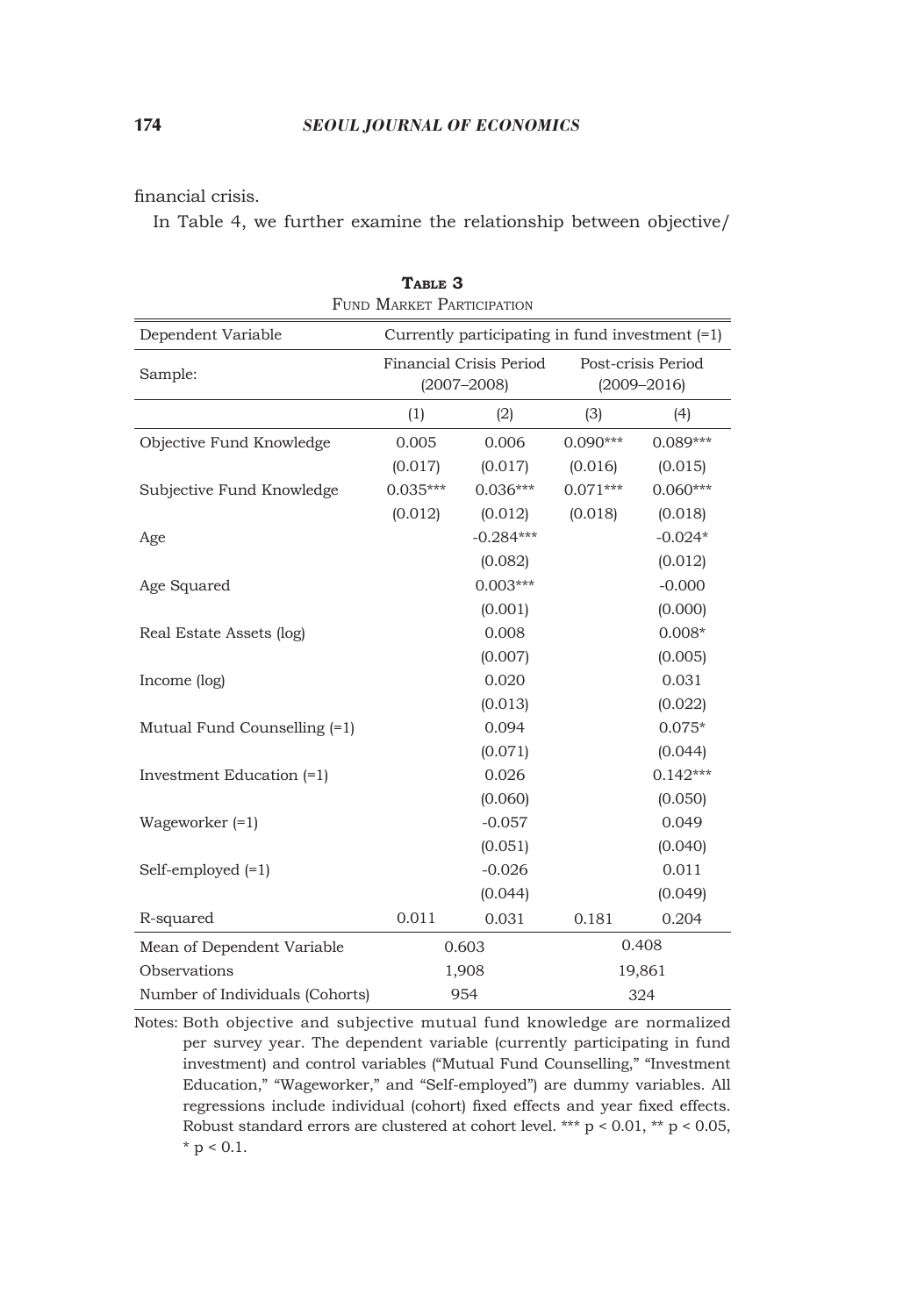| Dependent Variable:                          | Number of funds |            | Value of mutual<br>funds invested<br>(log) |           | Fund<br>investment to<br>financial asset<br>ratio |                  | Gained profits<br>from fund<br>investment $(=1)$ |         |  |
|----------------------------------------------|-----------------|------------|--------------------------------------------|-----------|---------------------------------------------------|------------------|--------------------------------------------------|---------|--|
|                                              | (1)             | (2)        | (3)                                        | (4)       | (5)                                               | (6)              | (7)                                              | (8)     |  |
| Panel A. Financial Crisis Period (2007–2008) |                 |            |                                            |           |                                                   |                  |                                                  |         |  |
| Objective Fund Knowledge                     | 0.131           | $0.152*$   | 0.107                                      | 0.138     | 0.012                                             | 0.011            | $0.021**0.021**$                                 |         |  |
|                                              | (0.091)         | (0.091)    | (0.181)                                    | (0.181)   | (0.015)                                           | (0.015)          | (0.011)                                          | (0.010) |  |
| Subjective Fund Knowledge                    | $0.236***$      | $0.247***$ | $0.344**$                                  | $0.367**$ |                                                   | $0.021* 0.022**$ | 0.016                                            | 0.017   |  |
|                                              | (0.074)         | (0.073)    | (0.171)                                    | (0.169)   | (0.011)                                           | (0.011)          | (0.012)                                          | (0.011) |  |
| Control Variables                            | $\mathbb N$     | Y          | $\mathbb N$                                | Y         | $\mathbb N$                                       | Y                | N                                                | Y       |  |
| R-squared                                    | 0.058           | 0.072      | 0.047                                      | 0.070     | 0.094                                             | 0.107            | 0.082                                            | 0.100   |  |
| Mean of Dependent Variable                   |                 | 2.474      |                                            | 5.636     |                                                   | 0.262            |                                                  | 0.035   |  |
| Observations                                 |                 | 1,390      |                                            | 1,390     |                                                   | 1,390            |                                                  | 1,390   |  |
| Number of Individuals                        | 695             |            | 695                                        |           | 695                                               |                  | 695                                              |         |  |
| Panel B. Post-crisis Period (2009–2016)      |                 |            |                                            |           |                                                   |                  |                                                  |         |  |
| Objective Fund Knowledge                     | 0.214           | $0.248*$   | $0.321*$                                   | $0.319*$  |                                                   |                  | $0.025**$ $0.026**$ $0.047**$ $0.047**$          |         |  |
|                                              | (0.146)         | (0.133)    | (0.171)                                    | (0.169)   | (0.012)                                           | (0.012)          | (0.020)                                          | (0.020) |  |
| Subjective Fund Knowledge                    | $0.492***$      |            | 0.378*** 0.496*** 0.445***                 |           | 0.019                                             | 0.017            | $0.048**0.044**$                                 |         |  |
|                                              | (0.127)         | (0.118)    | (0.155)                                    | (0.156)   | (0.012)                                           | (0.012)          | (0.021)                                          | (0.021) |  |
| Control Variables                            | N               | Y          | N                                          | Y         | N                                                 | Y                | N                                                | Y       |  |
| R-squared                                    | 0.086           | 0.141      | 0.159                                      | 0.178     | 0.121                                             | 0.141            | 0.155                                            | 0.162   |  |
| Mean of Dependent Variable                   |                 | 1.929      |                                            | 6.289     |                                                   | 0.157            |                                                  | 0.211   |  |
| Observations                                 |                 | 8,418      |                                            | 8,418     |                                                   | 8,418            | 8,418                                            |         |  |
| Number of Cohorts                            |                 | 318        |                                            | 318       |                                                   | 318              | 318                                              |         |  |

**Table 4** Intensive Margins of Fund Investment

Notes: Both objective and subjective fund knowledge are standardized per survey year. Basic controls include age, age squared, real-estate assets (log), income (log), mutual fund counselling experience, investment education experience, and two occupation dummy variables (wageworker and self-employed). All regressions include individual (cohort) fixed effects and year fixed effects. Robust standard errors are clustered at cohort level. \*\*\*  $p < 0.01$ , \*\*  $p < 0.05$ , \*  $p < 0.1$ 

subjective fund knowledge and the intensive margins of fund investment behaviors (conditional on fund investment) such as number and value of funds invested, fund investment to financial asset ratio, and profit gain. During the financial crisis period (Panel A), a one standard deviation increase in subjective financial knowledge is associated with 0.247 (10%) increase in the number of funds invested in, and 36.7% increase in the total value of funds invested, whereas objective financial knowledge does not have statistically significant association with the intensive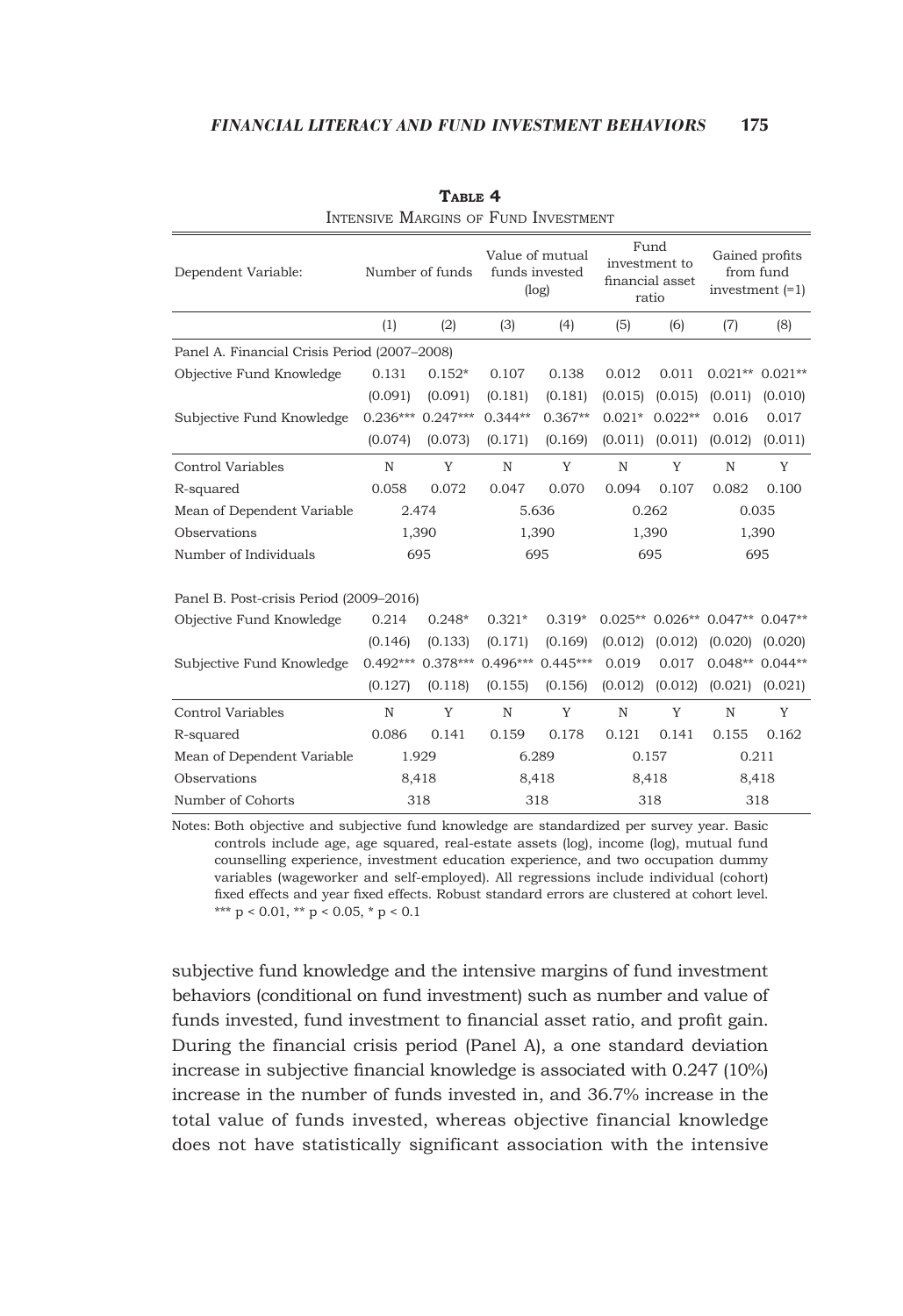margins of fund investment. Consistent with the results reported in Table 3, we reconfirm in Table 4 that fund investment behavior (intensive margins) is related to only subjective financial knowledge, not objective financial knowledge during the financial crisis period. Panel B suggests that both objective and subjective financial knowledge can be predictors to all the intensive margin outcomes reported in Table 4, whereas the effect sizes (coefficients) of subjective financial knowledge are mostly larger than those of objective financial knowledge.

The results on Table 3 and Table 4 show consistent evidence that objective fund knowledge is related to neither the extensive margin (fund market participation) nor the intensive margins (number of funds, value of funds invested, fund investment ratio, and profit gain) of mutual fund investment during the financial crisis period (2007–2008). However, it does not mean that objective fund knowledge plays no role in fund investment behavior during a crisis because the effects of subjective knowledge could be different given the level of objective knowledge. In order to check this possibility, we split sample into two groups (high objective fund knowledge group and low objective fund knowledge group) according to the median (50th percentile) of each fund knowledge and investigate whether the effects of subjective fund knowledge during the financial crisis period are heterogeneous by objective knowledge level.

Table 5 shows interesting results: a one standard deviation increase in subjective fund knowledge during the financial crisis is significantly related to 7.0% points (9.8%) increase in the probability of participating in mutual fund market only if the level of objective fund knowledge is high enough (above the median). However, this pattern does not hold for those whose objective fund knowledge is low (below the median). This finding may imply that the significant association between subjective fund knowledge and fund investment behavior during the crisis is driven not by the overconfident group (whose subjective knowledge is high but objective knowledge is low) but by the highly calibrated group (whose subjective and objective knowledge are both high). Therefore, the level of objective knowledge can be considered a prerequisite for realizing the effect of subjective financial knowledge during the economic crisis.

We reaffirm that subjective fund knowledge is significantly related to the intensive margins of fund investment behavior during the financial crisis. Panel A of Table 6 reports that for investors whose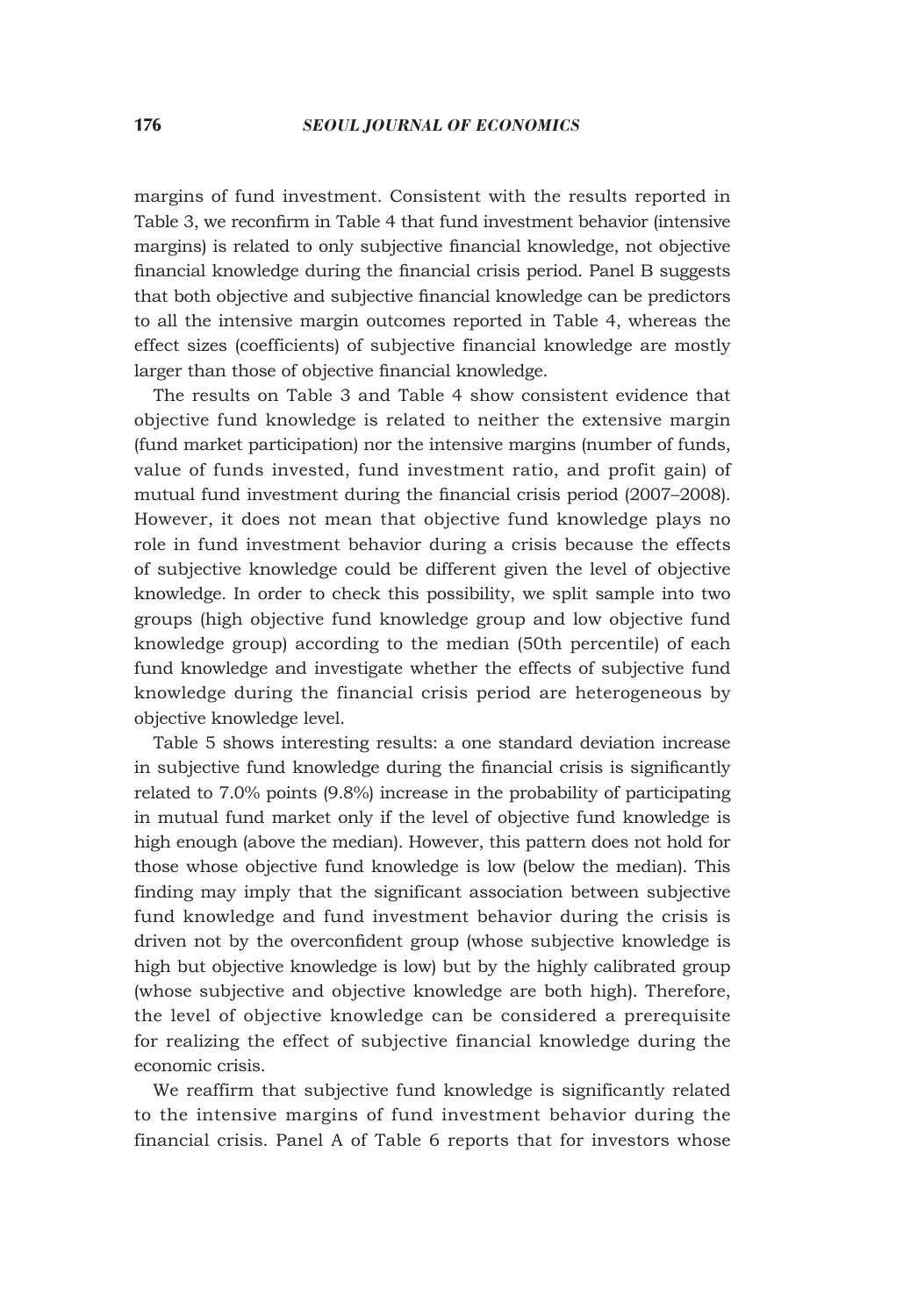| MARKET PARTICIPATION DURING THE CRISIS: SUBGROUP ANALYSIS |            |                                                   |                    |              |  |  |  |  |
|-----------------------------------------------------------|------------|---------------------------------------------------|--------------------|--------------|--|--|--|--|
| Dependent Variable:                                       |            | Currently participating in fund investment $(=1)$ |                    |              |  |  |  |  |
|                                                           |            | High Obj. Knowledge                               | Low Obj. Knowledge |              |  |  |  |  |
| Sample:                                                   |            | Group                                             | Group              |              |  |  |  |  |
|                                                           |            | (Top 50%)                                         |                    | (Bottom 50%) |  |  |  |  |
|                                                           | (1)        | (2)                                               | (3)                | (4)          |  |  |  |  |
| Objective Fund knowledge                                  | 0.054      | $0.071*$                                          | $-0.007$           | $-0.012$     |  |  |  |  |
|                                                           | (0.037)    | (0.037)                                           | (0.019)            | (0.019)      |  |  |  |  |
| Subjective Fund knowledge                                 | $0.072***$ | $0.070***$                                        | 0.013              | 0.015        |  |  |  |  |
|                                                           | (0.018)    | (0.019)                                           | (0.016)            | (0.016)      |  |  |  |  |
| Age                                                       |            | $-0.367***$                                       |                    | $-0.219*$    |  |  |  |  |
|                                                           |            | (0.106)                                           |                    | (0.116)      |  |  |  |  |
| Age Squared                                               |            | $0.005***$                                        |                    | $0.002*$     |  |  |  |  |
|                                                           |            | (0.001)                                           |                    | (0.001)      |  |  |  |  |
| Real Estate Assets (log)                                  |            | $-0.003$                                          |                    | $0.018*$     |  |  |  |  |
|                                                           |            |                                                   | (0.010)            |              |  |  |  |  |
| Income (log)                                              |            | 0.032                                             |                    | 0.015        |  |  |  |  |
|                                                           |            | (0.023)                                           |                    | (0.016)      |  |  |  |  |
| Mutual Fund Counselling (=1)                              |            | 0.092                                             |                    | 0.159        |  |  |  |  |
|                                                           |            | (0.084)                                           |                    | (0.134)      |  |  |  |  |
| Investment Education (=1)                                 |            | $-0.051$                                          |                    | 0.118        |  |  |  |  |
|                                                           |            | (0.080)                                           |                    | (0.096)      |  |  |  |  |
| Wageworker $(=1)$                                         |            | $-0.026$                                          |                    | $-0.070$     |  |  |  |  |
|                                                           |            | (0.092)                                           |                    | (0.068)      |  |  |  |  |
| Self-employed $(=1)$                                      |            | $-0.024$                                          |                    | $-0.026$     |  |  |  |  |
|                                                           |            | (0.067)                                           |                    | (0.059)      |  |  |  |  |
| Individual Fixed Effect                                   | Y          | Y                                                 | Y                  | Y            |  |  |  |  |
| Year Fixed Effects                                        | Y          | Y                                                 | Y                  | Y            |  |  |  |  |
| R-squared                                                 | 0.041      | 0.077                                             | 0.003              | 0.029        |  |  |  |  |
| Mean of Dependent Variable                                |            | 0.717                                             | 0.496              |              |  |  |  |  |
| Observations                                              |            | 920                                               | 988                |              |  |  |  |  |
| Number of Individuals                                     |            | 460                                               | 494                |              |  |  |  |  |

**Table 5**

Notes: Both objective and subjective mutual fund knowledge are standardized per survey year. The dependent variable (currently participating in fund investment) and control variables ("Mutual Fund Counselling," "Investment Education," "Wageworker," and "Self-employed") are dummy variables. All regressions include individual (cohort) fixed effects and year fixed effects. Robust standard errors are clustered at cohort level. \*\*\*  $p < 0.01$ , \*\*  $p < 0.05$ ,  $*$  p < 0.1.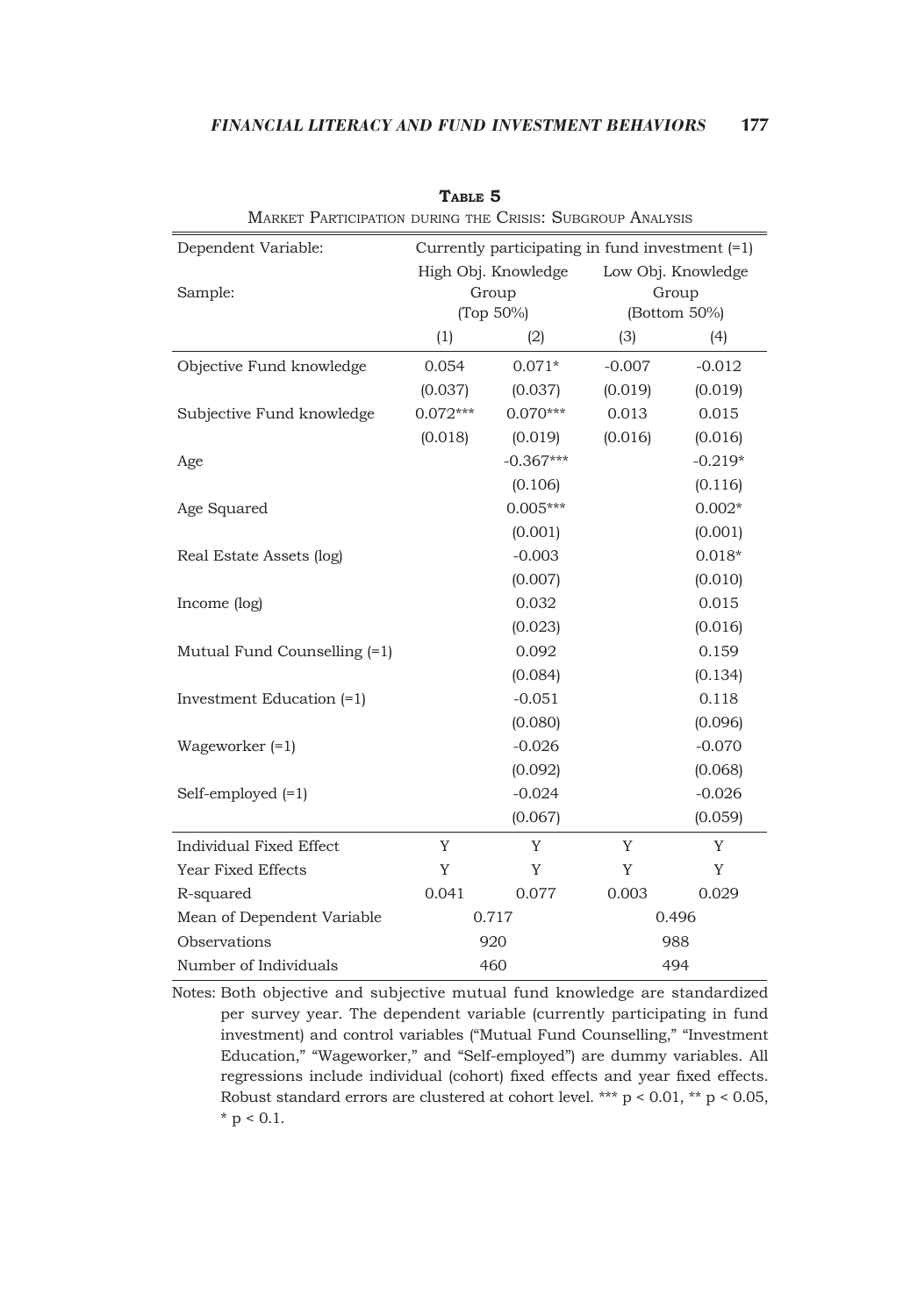|                                                      | Number of funds |           |                | Value of funds |                    | Fund investment | Gained profits    |          |  |
|------------------------------------------------------|-----------------|-----------|----------------|----------------|--------------------|-----------------|-------------------|----------|--|
| Dependent Variable                                   |                 |           | invested (log) |                | to financial asset |                 | from fund         |          |  |
|                                                      |                 |           |                |                |                    | ratio           | investment $(=1)$ |          |  |
|                                                      | (1)             | (2)       | (3)            | (4)            | (5)                | (6)             | (7)               | (8)      |  |
| Panel A. High Objective Knowledge Group (Top 50%)    |                 |           |                |                |                    |                 |                   |          |  |
| Objective Fund knowledge                             | $0.321*$        | $0.404**$ | $-0.091$       | 0.055          | 0.004              | 0.007           | 0.029             | 0.027    |  |
|                                                      | (0.168)         | (0.168)   | (0.293)        | (0.294)        | (0.024)            | (0.024)         | (0.020)           | (0.021)  |  |
| Subjective Fund knowledge 0.408*** 0.411*** 0.704*** |                 |           |                | $0.737***$     | $0.045***$         | $0.047***$      | $0.030*$          | $0.030*$ |  |
|                                                      | (0.129)         | (0.125)   | (0.215)        | (0.212)        | (0.017)            | (0.017)         | (0.017)           | (0.017)  |  |
| Control Variables                                    | $\mathbb N$     | Y         | N              | Y              | N                  | Y               | $\mathbb N$       | Y        |  |
| Year Fixed Effect                                    | Y               | Y         | Y              | Y              | Y                  | Y               | Y                 | Y        |  |
| R-squared                                            | 0.082           | 0.099     | 0.088          | 0.124          | 0.136              | 0.153           | 0.079             | 0.091    |  |
| Mean of Dependent                                    |                 |           |                |                |                    |                 |                   |          |  |
| Variable                                             | 2.871           |           |                | 5.950          |                    | 0.284           |                   | 0.026    |  |
| Observations                                         |                 | 770       |                | 770            |                    | 770             |                   | 770      |  |
| Number of individuals                                | 385             |           | 385            |                | 385                |                 | 385               |          |  |
| Panel B. Low Objective Knowledge Group (Bottom 50%)  |                 |           |                |                |                    |                 |                   |          |  |
| Objective Fund knowledge                             | 0.068           | 0.079     | 0.196          | 0.199          | 0.015              | 0.012           | 0.018             | 0.018    |  |
|                                                      | (0.103)         | (0.104)   | (0.224)        | (0.228)        | (0.018)            | (0.018)         | (0.013)           | (0.013)  |  |
| Subjective Fund knowledge                            | 0.119           | 0.129     | 0.094          | 0.091          | 0.005              | 0.005           | 0.009             | 0.010    |  |
|                                                      | (0.083)         | (0.083)   | (0.245)        | (0.241)        | (0.015)            | (0.015)         | (0.014)           | (0.013)  |  |
| Control Variables                                    | $\mathbb N$     | Y         | $\mathbb N$    | Y              | $\mathbb N$        | Y               | N                 | Y        |  |
| Year Fixed Effect                                    | Y               | Y         | Y              | Y              | Y                  | Y               | Y                 | Y        |  |
| R-squared                                            | 0.044           | 0.071     | 0.027          | 0.052          | 0.061              | 0.094           | 0.101             | 0.131    |  |
| Mean of Dependent                                    |                 |           |                |                |                    |                 |                   |          |  |
| Variable                                             | 1.980           |           |                | 5.245          |                    | 0.234           |                   | 0.047    |  |
| Observations                                         | 620             |           | 620            |                |                    | 620             | 620               |          |  |

**Table 6**

Intensive Margins of Investment during the Crisis: Subsample analysis

Notes: Both objective and subjective fund knowledge are standardized per survey year. Basic controls include age, age squared, real-estate assets (log), income (log), mutual fund counselling experience, investment education experience, and two occupation dummy variables (wage worker and self-employed). All regressions include individual (cohort) fixed effects and year fixed effects. Robust standard errors are clustered at cohort level. \*\*\*  $p < 0.01$ , \*\*  $p < 0.05$ , \*  $p < 0.1$ 

Number of Individuals 310 310 310 310 310 310

objective fund knowledge is higher than the median, a one standard deviation increase in subjective financial knowledge is associated with 0.411 (14.3%) increase in the number of funds invested in, 4.7% points (16.5%) increase in fund investment to financial asset ratio, and 3% points (115%) increase in the probability of gaining profit from fund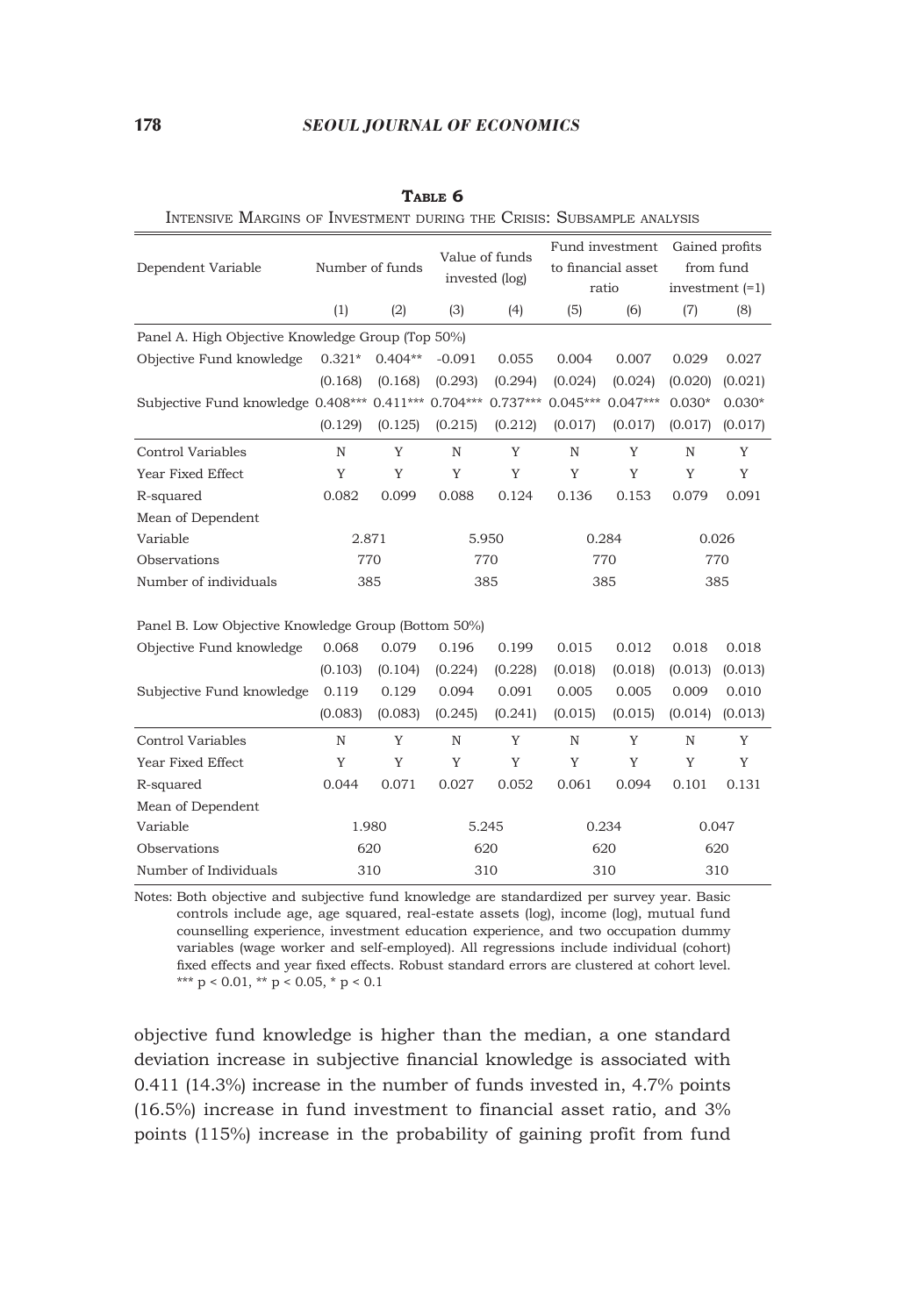investment. By contrast, as shown in Panel B of Table 6, objective financial knowledge does not have a statistically significant association with the intensive margins of fund investment behaviors for those whose objective fund knowledge is below the median.

# **V. Conclusion**

Our results highlight that the association between objective/ subjective fund knowledge and fund investment behaviors are heterogeneous under different economic circumstances. During the financial crisis period (2007–2008), only subjective fund knowledge is significantly related to the extensive and intensive margins of fund investment, whereas both objective and subjective fund knowledge have strong associations with fund investment behaviors during the postcrisis period (2009–2016).

This finding implies that the role of financial literacy can be systematically different given economic circumstances. In the previous literature, objective financial literacy has been considered a strong predictor of positive financial behavior (Behrman *et al.* 2012; Lusardi and Mitchell 2007; Lusardi and Mitchell 2014; van Rooij *et al.* 2011a; van Rooij *et al.* 2012), but we find that this positive association became insignificant and disappeared during the financial crisis when the market uncertainty and volatility were at the peak.

By contrast, subjective fund knowledge measured in this study consistently shows strong association with fund investment behaviors both during the financial crisis and the post-crisis periods. This study is in line with the literature which emphasizes the role of subjective financial knowledge or financial self-efficacy (Hadar *et al.* 2013). Our results emphasize that the impact of subjective knowledge during the financial crisis is not attributed to overconfidence but is most visible among a highly calibrated group that has high objective and subjective knowledge. When facing a crisis, overconfident investors tend to refrain from market participation or additional investment. Such behavior is consistent with the previous studies that overconfidence is largely affected by the market situation, and it decreases rapidly when people experience a shock against their beliefs (Meier and De Mello 2020; Nofsinger 2005). As our study shows that the importance of objective knowledge as a prerequisite for the possible impact of subjective knowledge becomes even more salient during the financial crisis, we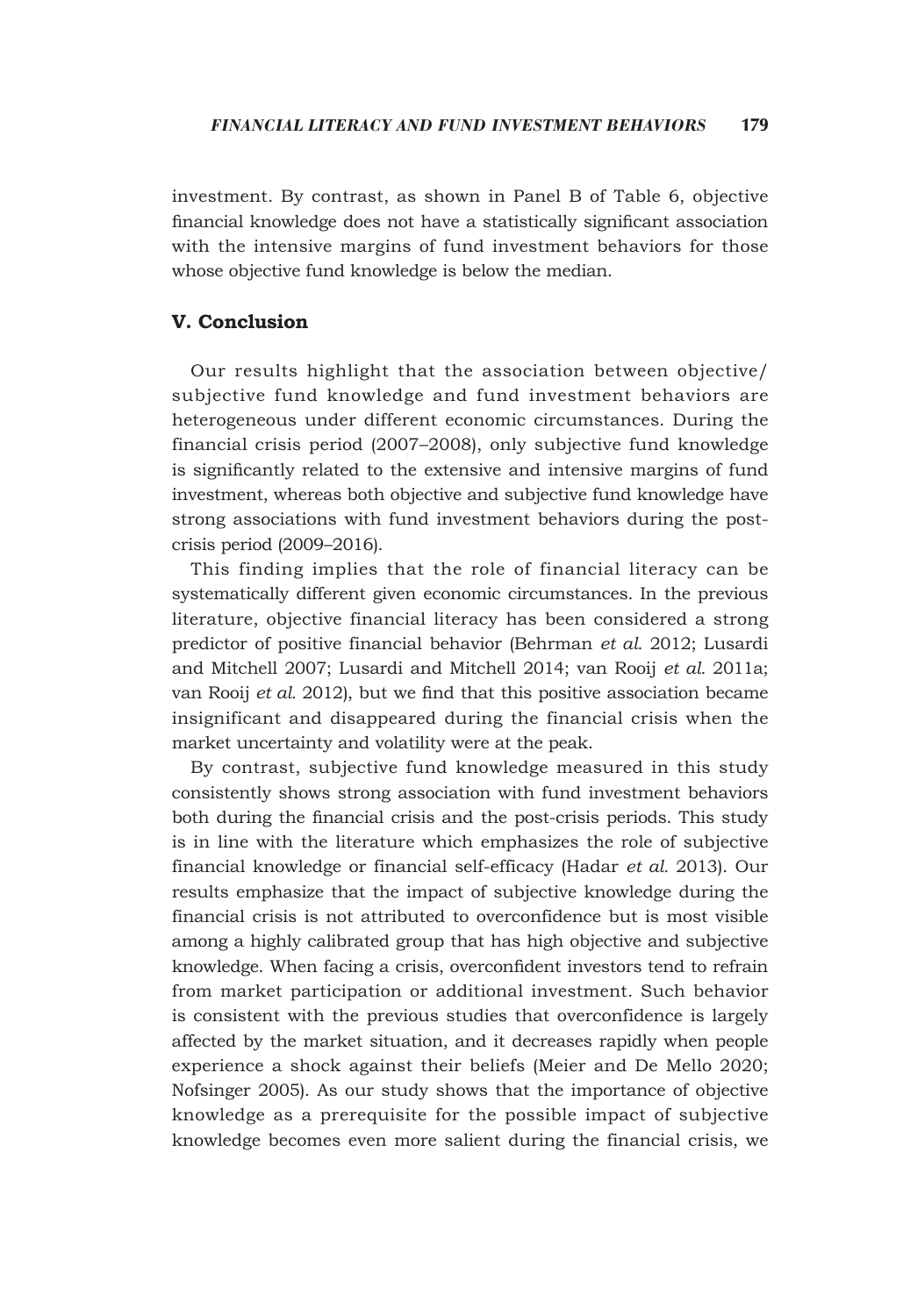suggest that more effective counselling and educational programs for financial consumers are needed to enhance financial knowledge. Especially, the literature on how to improve subjective (or self-assessed) knowledge about financial products is scant, and further research is needed.

Although this study takes advantage of the comprehensive measures on objective and subjective fund knowledge as well as of the 10 year representative sample of fund investors in South Korea, we acknowledge that we are limited when interpreting our results as causal effects of fund knowledge on fund investment behaviors. If FIS (which is a repeated cross-sectional survey) in Korea can be administered as a longitudinal survey in the future, then a causal interpretation of the relationship between financial knowledge and financial behaviors would improve.

Moreover, the measures on financial knowledge we used in this study capture very specific financial knowledge related to mutual fund products. While understanding the similarities and differences between product-specific financial knowledge and more general financial knowledge, further research needs to test whether our results are generalizable across different types of financial knowledge measures.

*(Received December 7 2021; Revised April 19 2022; Accepted May 12 2022)*

# *Declarations*

Funding: Not applicable

Competing interests: No potential competing interest was reported by the authors.

Availability of data: our dataset is available in Mendeley Data. DOI: https://doi.org/10.17632/4hp2mv4zgr.1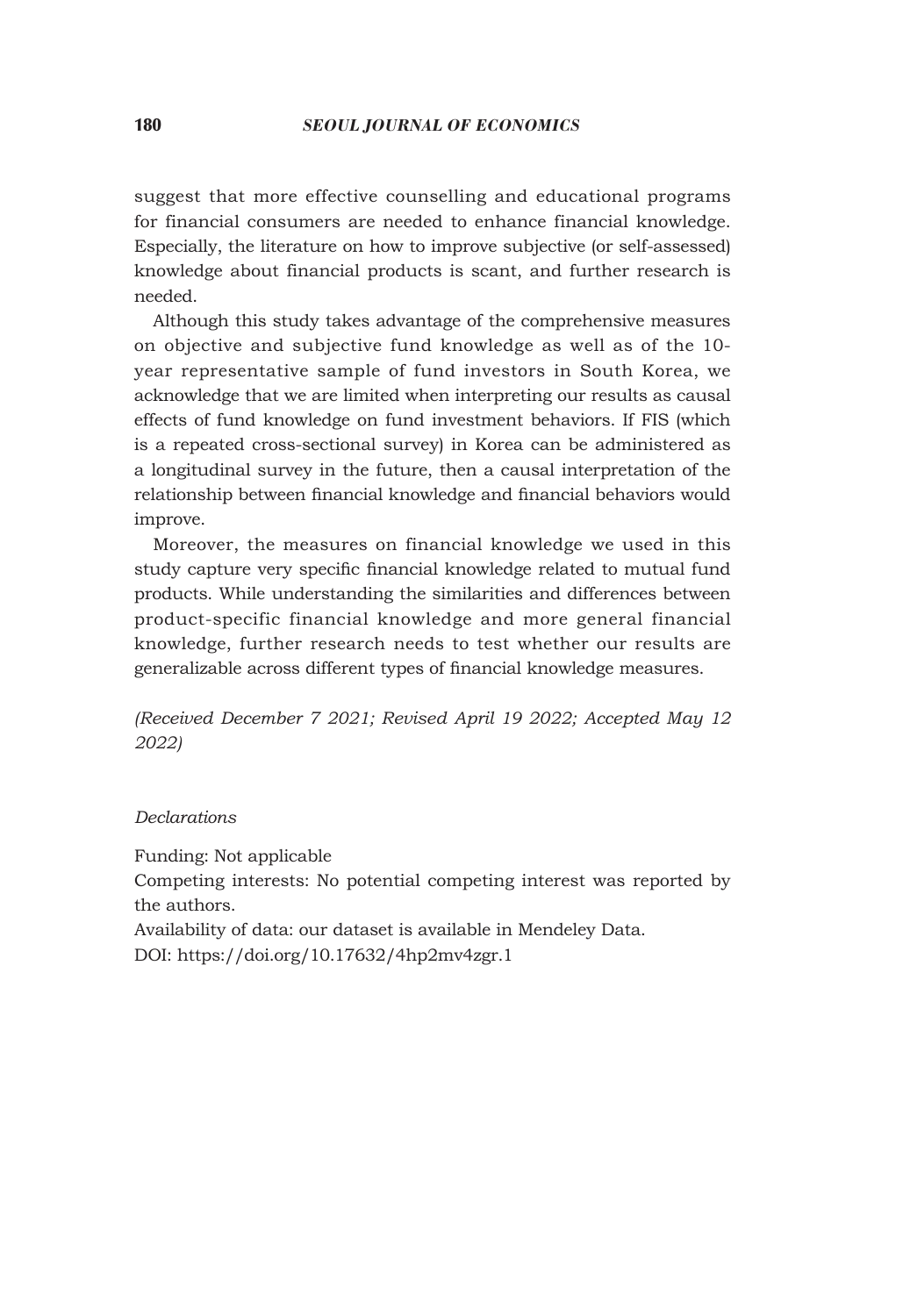# **Appendix**

| Ouestion<br>Number |       |       |       |       |                 | Year  |                         |             |         |       |
|--------------------|-------|-------|-------|-------|-----------------|-------|-------------------------|-------------|---------|-------|
|                    | 2007  | 2008  | 2009  | 2010  | 2011            | 2012  | 2013                    | 2014        | 2015    | 2016  |
| 1                  | 0.803 | 0.850 | 0.772 | 0.719 | 0.821           |       | 0.735 0.736 0.726       |             | - 0.608 | 0.712 |
| 2                  | 0.911 | 0.904 | 0.817 |       | 0.763 0.834     | 0.783 |                         | 0.735 0.753 | 0.630   | 0.683 |
| 3                  | 0.909 | 0.874 | 0.789 | 0.747 | 0.819           | 0.788 | 0.722                   | 0.749       | 0.678   | 0.690 |
| $\overline{4}$     | 0.588 | 0.570 | 0.579 | 0.509 | 0.527           | 0.531 |                         | 0.472 0.489 | 0.440   | 0.429 |
| 5                  | 0.795 | 0.850 | 0.740 | 0.717 | 0.770           | 0.751 |                         | 0.676 0.698 | 0.646   | 0.609 |
| 6                  | 0.843 | 0.795 | 0.728 |       | 0.674 0.719     |       | 0.695 0.652 0.674 0.615 |             |         | 0.583 |
| 7                  | 0.649 | 0.563 | 0.569 |       | 0.542 0.563     | 0.530 | 0.499                   | 0.456       | 0.508   | 0.504 |
| 8                  | 0.803 | 0.743 | 0.747 |       | $0.666$ $0.691$ | 0.703 | 0.570                   | 0.601       | 0.581   | 0.544 |
| 9                  | 0.666 | 0.720 | 0.607 | 0.578 | 0.615           | 0.606 | 0.567                   | 0.510       | 0.527   | 0.513 |
| 10                 | 0.355 | 0.310 | 0.291 | 0.301 | 0.296           | 0.270 | 0.292                   | 0.211       | 0.273   | 0.267 |

**Table A1** Correction Rate of Objective Fund Knowledge

Notes: For each question in the objective fund knowledge test, respondents can choose between  $1 =$  "Correct,"  $2 =$  "Wrong," or  $3 =$  "I don't know."

| Ouestion<br>Number |       | Year  |       |       |       |       |       |       |       |       |
|--------------------|-------|-------|-------|-------|-------|-------|-------|-------|-------|-------|
|                    | 2007  | 2008  | 2009  | 2010  | 2011  | 2012  | 2013  | 2014  | 2015  | 2016  |
| 1                  | 0.666 | 0.563 | 0.400 | 0.364 | 0.382 | 0.440 | 0.356 | 0.379 | 0.364 | 0.363 |
| $\overline{2}$     | 0.656 | 0.737 | 0.665 | 0.621 | 0.559 | 0.340 | 0.438 | 0.405 | 0.290 | 0.409 |
| 3                  | 0.617 | 0.662 | 0.611 | 0.510 | 0.485 | 0.328 | 0.394 | 0.384 | 0.271 | 0.378 |
| 4                  | 0.657 | 0.719 | 0.593 | 0.581 | 0.634 | 0.325 | 0.403 | 0.384 | 0.276 | 0.346 |
| 5                  | 0.676 | 0.798 | 0.777 | 0.730 | 0.780 | 0.411 | 0.449 | 0.481 | 0.318 | 0.396 |
| 6                  | 0.655 | 0.651 | 0.509 | 0.458 | 0.552 | 0.266 | 0.336 | 0.335 | 0.221 | 0.306 |
| $\overline{7}$     | 0.693 | 0.642 | 0.408 | 0.396 | 0.435 | 0.325 | 0.341 | 0.332 | 0.251 | 0.303 |
| 8                  | 0.681 | 0.681 | 0.512 | 0.457 | 0.418 | 0.285 | 0.312 | 0.338 | 0.225 | 0.290 |
| 9                  | 0.618 | 0.538 | 0.516 | 0.453 | 0.477 | 0.295 | 0.289 | 0.290 | 0.238 | 0.260 |
| 10                 | 0.469 | 0.291 | 0.151 | 0.131 | 0.109 | 0.093 | 0.109 | 0.097 | 0.111 | 0.121 |
| 11                 | 0.565 | 0.372 | 0.254 | 0.262 | 0.192 | 0.194 | 0.233 | 0.218 | 0.180 | 0.244 |
| 12                 | 0.567 | 0.334 | 0.241 | 0.204 | 0.162 | 0.168 | 0.128 | 0.115 | 0.151 | 0.143 |
| 13                 | 0.617 | 0.501 | 0.455 | 0.465 | 0.422 | 0.279 | 0.233 | 0.254 | 0.236 | 0.225 |

**Table A2** Measuring Subjective Fund Knowledge

Notes: In 2007–2008, subjective fund knowledge is defined as the rate of reporting "3 = I know" or "4 = I know well" on the 4-point Likert scale (1 = "I have no knowledge," 2 = "I have little knowledge," 3 = "I know," and 4 = "I know well"). In 2009–2016, the knowledge is defined as the rate of reporting "3 = I know well" on the 3-point Likert scale (1 = "I have no knowledge," = "I just heard of it,"  $3$  = "I know well").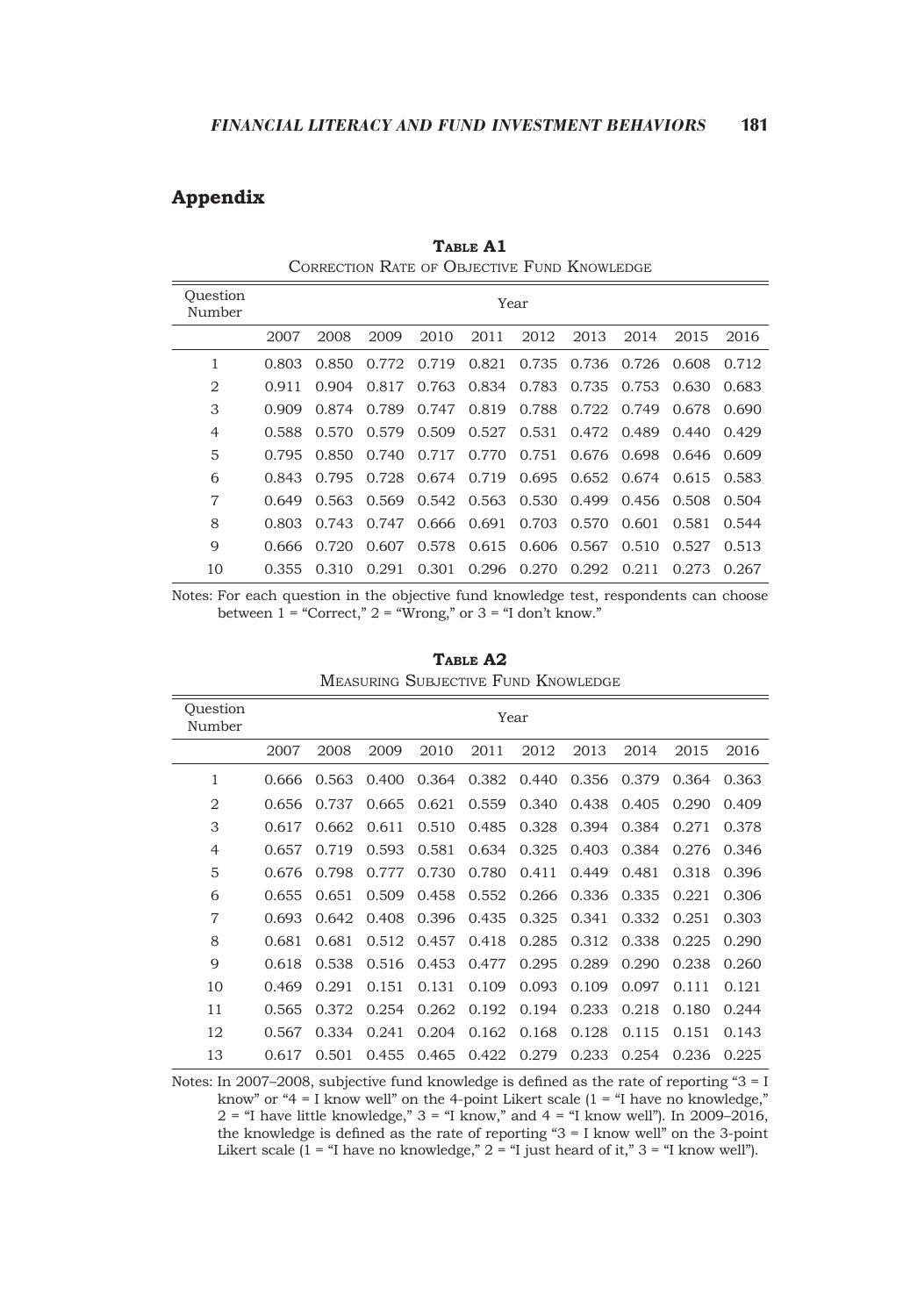## **References**

- Alba, J. W., & Hutchinson, J. W. "Knowledge Calibration: What Consumers Know and What They Think They Know." *Journal of Consumer Research 27*(No. 2 2000): 123-156. https://doi. org/10.1086/314317
- Almenberg, J., & Dreber, A. "Gender, Stock Market Participation, and Financial Literacy." *Economics Letters* 137(2015): 140-142.
- Barber, B. M., & Odean, T. "The Courage of Misguided Convictions." *Financial Analysts Journal 55*(No. 6 1999): 41-55.
- Baumeister, R. F., Campbell, J. D., Krueger, J. I., & Vohs, K. D. "Does High Self-esteem Cause Better Performance, Interpersonal Success, Happiness, or Healthier Lifestyles?" *Psychological Science in the Public Interest 4*(No. 1 2003): 1-44.
- Behrman, J. R., Mitchell, O. S., Soo, C. K., & Bravo, D. "How Financial Literacy Affects Household Wealth Accumulation." *American Economic Review 102*(No. 3 2012): 300-304.
- Bucher-Koenen, T., & Lusardi, A. "Financial Literacy and Retirement Planning in Germany." *Journal of Pension Economics & Finance 10*(No. 4 2011): 565-584.
- Bucher-Koenen, T., & Ziegelmeyer, M. "Once Burned, Twice Shy? Financial Literacy and Wealth Losses during the Financial Crisis." *Review of Finance 18*(No.6 2014): 2215-2246.
- Calvet, L. E., Campbell, J. Y., & Sodini, P. "Down or Out: Assessing the Welfare Costs of Household Investment Mistakes." *Journal of Political Economy* 115(No.5 2007): 707-747.
- Carlson, J. P., Vincent, L. H., Hardesty, D. M., & Bearden, W. O. "Objective and Subjective Knowledge Relationships: A Quantitative Analysis of Consumer Research Findings." *Journal of Consumer Research 35*(No.5 2008): 864-876.
- Christelis, D., Jappelli, T., & Padula, M. "Cognitive Abilities and Portfolio Choice." *European Economic Review 54*(No.1 2010): 18-38.
- Chu, Z., Wang, Z., Xiao, J. J., & Zhang, W. "Financial Literacy, Portfolio Choice and Financial Well-being." *Social Indicators Research*, *132*(No. 2 2017): 799-820.
- Chung, J., & Kim, B. (2022), Dataset for "Heterogeneous Relationship between Financial Literacy and Fund Investment Behaviors: Evidence from South Korea during the Financial Crisis." *Mendeley Data*, *V1*, https://doi.org/10.17632/4hp2mv4zgr.1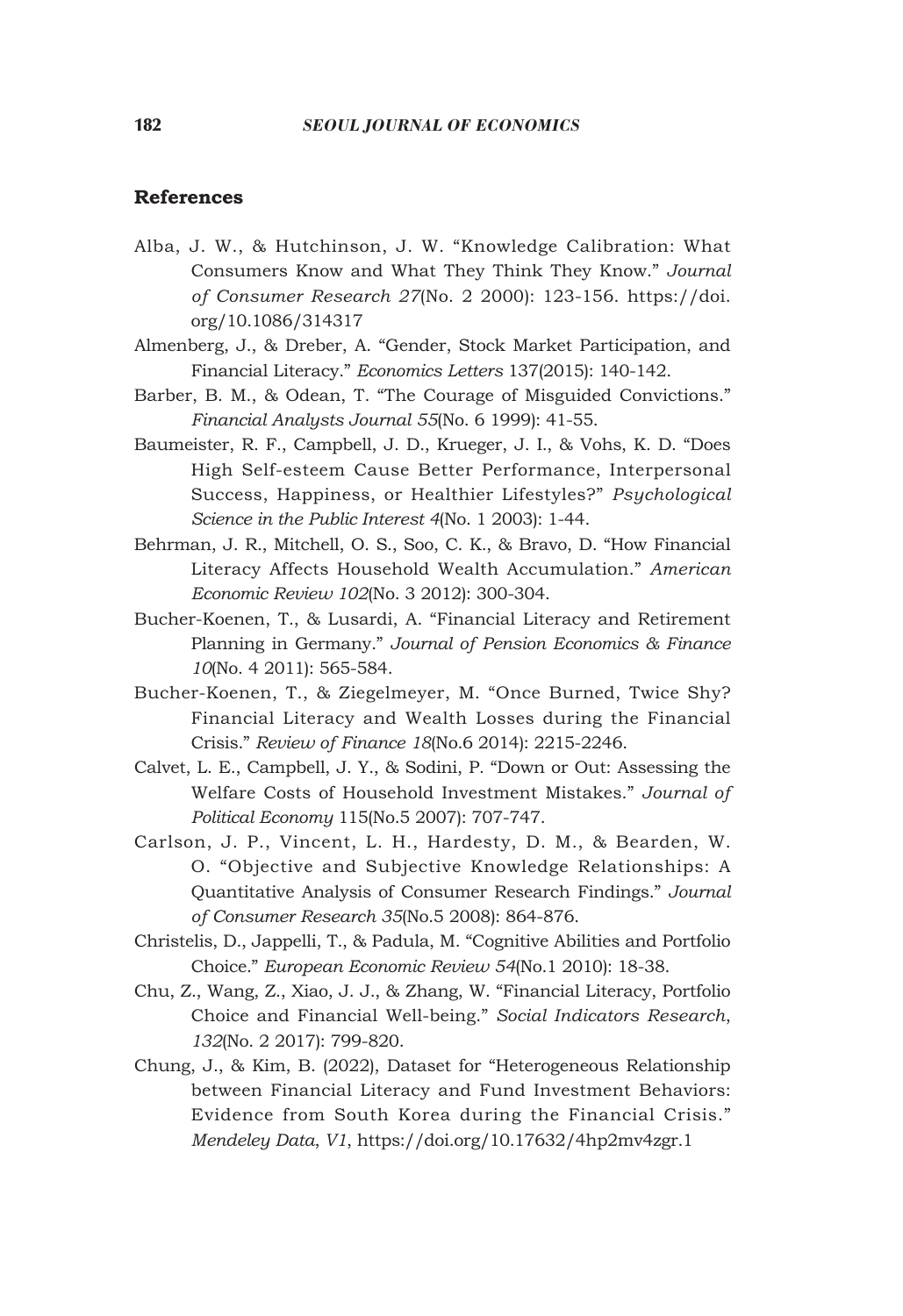- Chung, Y., & Park, Y. "What I Know, What I Think I Know, and Whom I Know." *Journal of Consumer Affairs 53*(No. 3 2019): 1312-1349.
- Daniel, K., Hirshleifer, D., & Subrahmanyam, A. "Investor Psychology and Security Market Under-and Overreactions." *The Journal of Finance 53*(No.6 1998): 1839-1885.
- Deaton, A. "Panel Data from Time Series of Cross-sections." *Journal of Econometrics* 34(1985): 109-126.
- De Bondt, W. F., & Thaler, R. "Does the Stock Market Overreact?" *The Journal of finance 40*(No. 3 1985): 793-805.
- Dhaoui, A., & Bacha, S. "Investor Emotional Biases and Trading Volume's Asymmetric Response: A Non-linear ARDL Approach Tested in S&P500 Stock Market." *Cogent Economics & Finance 5*(No. 1 2017): 1274225.
- Di Paula, A., & Campbell, J. D. "Self-esteem and Persistence in the Face of Failure." *Journal of Personality and Social Psychology 83(*No.3 2002*)*: 711.
- Gerardi, K., Goette, L., & Meier, S. *Financial Literacy and Subprime Mortgage Delinquency: Evidence from a Survey Matched to Administrative Data.* Diane Publising, 2010.
- Gervais, S., & Odean, T. "Learning to be Overconfident." *The Review of Financial Studies* 14(No.1 2001): 1-27.
- Goetzmann, W. N., & Peles, N. "Cognitive Dissonance and Mutual Fund Investors." *Journal of Financial Research* 20(No.2 1997): 145-158.
- Griffin, J. M., Nardari, F., & Stulz, R. M. "Do Investors Trade More When Stocks Have Performed Well? Evidence from 46 Countries." *The Review of Financial Studies* 20(No.3 2007): 905-951.
- Hadar, L., Sood, S., & Fox, C. R. "Subjective Knowledge in Consumer Financial Decisions." *Journal of Marketing Research 50(*No. 3 2013*)*: 303-316.
- Hastings, J., & Mitchell, O. S. "How Financial Literacy and Impatience Shape Retirement Wealth and Investment Behaviors." *Journal of Pension Economics & Finance 19*(No.1 2020):1-20.
- Hastings, J., & Tejeda-Ashton, L. *Financial Literacy, Information, and Demand Elasticity: Survey and Experimental Evidence from Mexico* (No. w14538). National Bureau of Economic Research, 2008.
- Hibbert, A. M., Lawrence, E. R., & Prakash, A. J. "The Role of Financial Education in the Management of Retirement Savings." *Journal of Behavioral Finance 13(*No.4 2012): 299-307.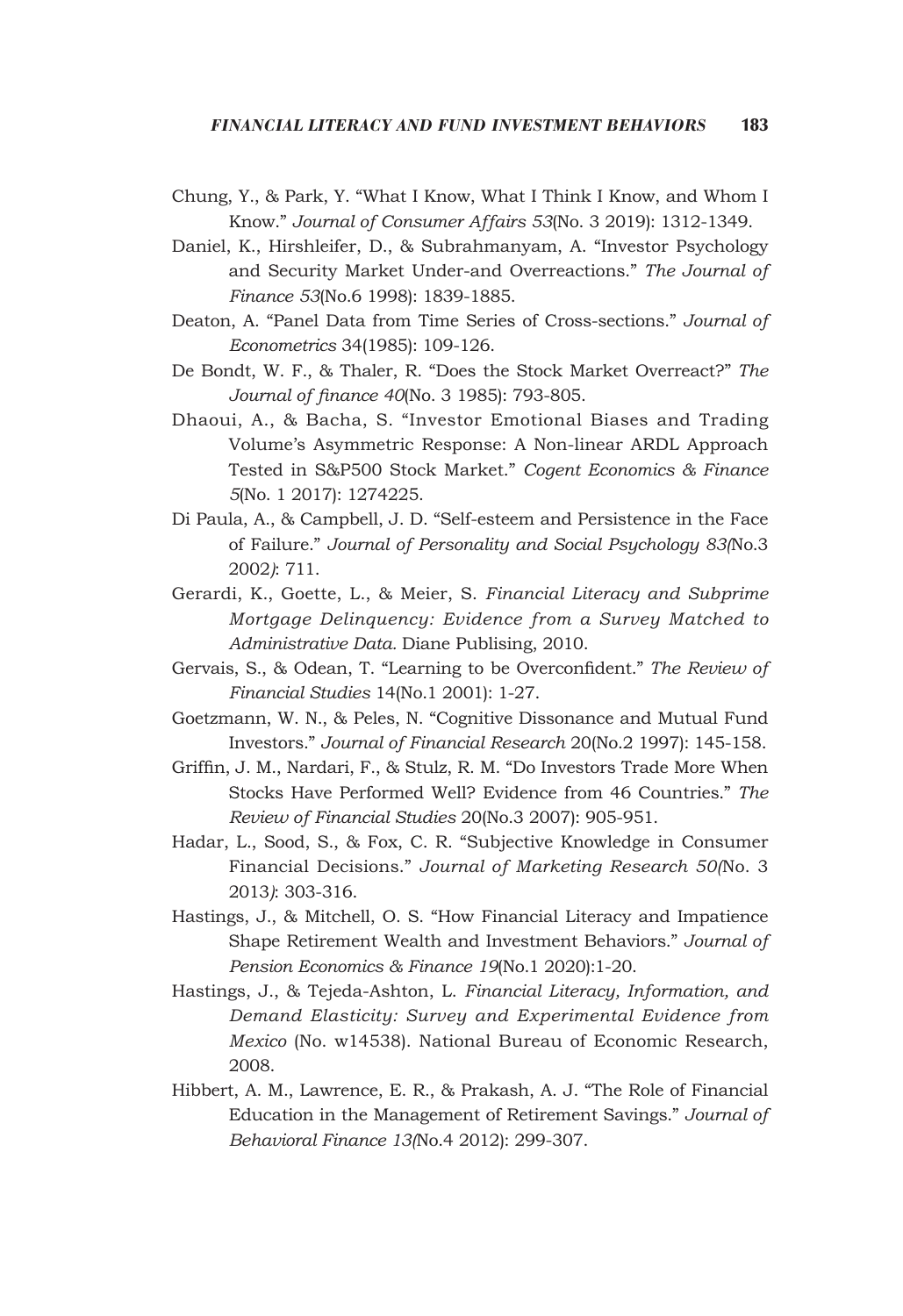- Kim, I. J., & Rhee, Y. "Global Financial Crisis and the Korean Economy." *Seoul Journal of Economics 22*(No. 2 2009): 145-179.
- Klapper, L., Lusardi, A., & Panos, G. A. "Financial Literacy and Its Consequences: Evidence from Russia during the Financial Crisis." *Journal of Banking & Finance 37*(No. 10 2013): 3904- 3923.
- Lee, Taejun, Kim, Booyuel & Son, Hyelim. "Financial Literacy, Financial Knowledge Calibration, and Financial Consumer Protection: Lessons Learned from Mutual Fund Investor Survey." *Journal of Consumer Policy Studies 48*(No. 2 2017): 303-338. *(in Korean)*
- Lusardi, A., & Mitchell, O. S. "Baby Boomer Retirement Security: The Roles of Planning, Financial Literacy, and Housing Wealth." *Journal of Monetary Economics 54*(No.1 2007): 205-224.
- Lusardi, A., & Mitchell, O. S. "The Economic Importance of Financial Literacy: Theory and Evidence." *Journal of Economic Literature 52*(No. 1 2014): 5-44.
- Lusardi, A., Mitchell, O. S., & Curto, V. "Financial Literacy Among the Young." *Journal of Consumer Affairs 44*(No. 2 2010): 358-380.
- Lusardi, A., & Tufano, P. "Debt Literacy, Financial Experiences, and Overindebtedness." *Journal of Pension Economics & Finance 14*(No. 4 2015): 332-368.
- Lusardi, A., Michaud, P. C., & Mitchell, O. S. "Optimal Financial Knowledge and Wealth Inequality." *Journal of Political Economy* 125(No. 2 2017): 431-477.
- Meier, C., & De Mello, L. "Investor Overconfidence in Experimental Asset Markets across Market States." *Journal of Behavioral Finance* 21(No. 4 2020): 369-384.
- Neymotin, F. "Linking Self-esteem with the Tendency to Engage in Financial Planning." *Journal of Economic Psychology 31*(No. 6 2010): 996-1007.
- Nofsinger, J. R. "Social Mood and Financial Economics." *The Journal of Behavioral Finance* 6(No.3 2005): 144-160.
- Noor, N., Batool, I., & Arshad, H. M. "Financial Literacy, Financial Selfefficacy and Financial Account Ownership Behavior in Pakistan." *Cogent Economics & Finance 8*(No. 1 2020): 1806479.
- Odean, T. "Do Investors Trade Too Much?." *American Economic Review 89*(No.5 1999): 1279-1298.
- Park, C. W., Gardner, M. P., & Thukral, V. K. "Self-perceived Knowledge: Some Effects on Information Processing for a Choice." *The*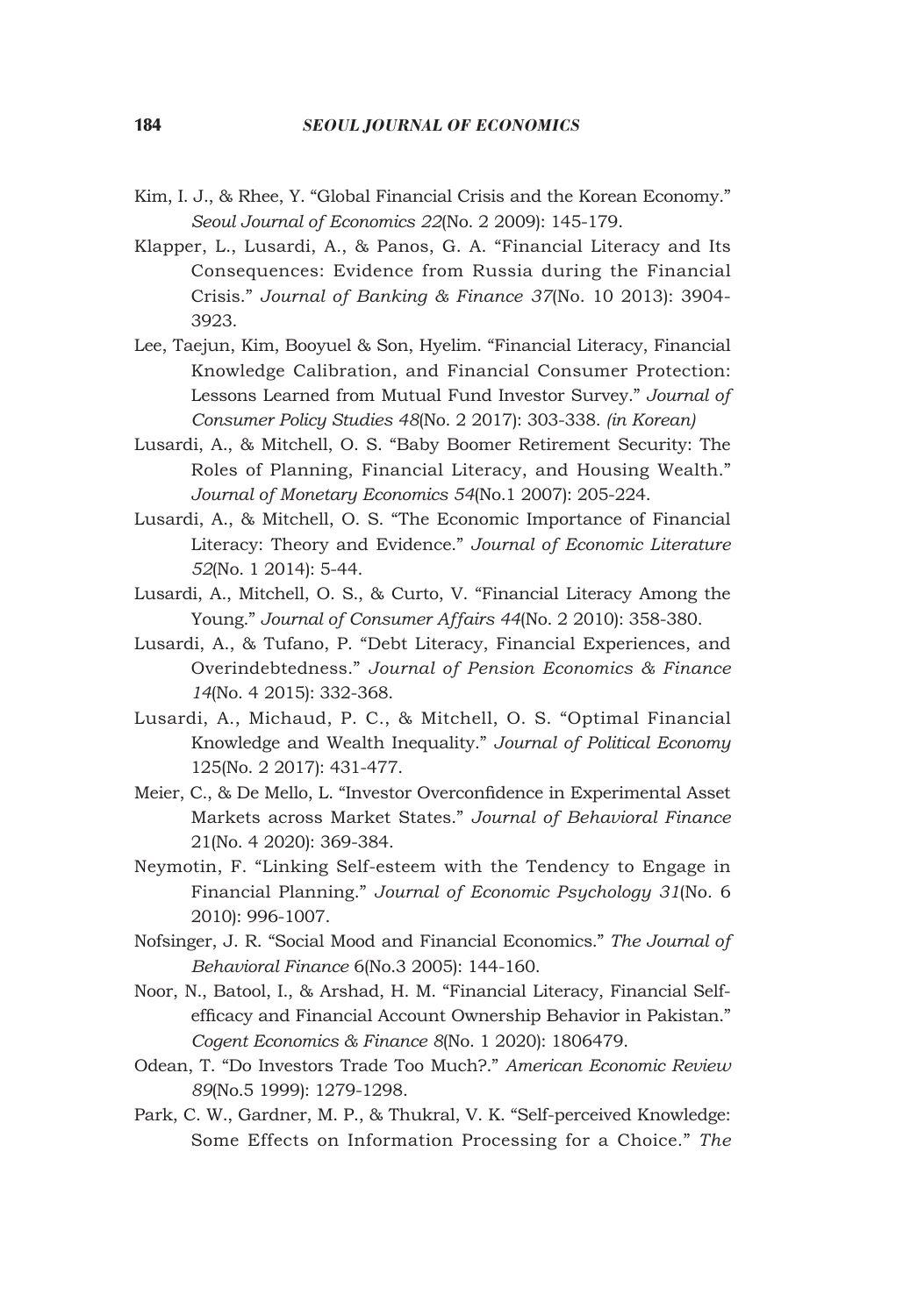*American Journal of Psychology 101*(No. 3 1988): 401-424.

- Park, J. H., & Lee, S. "Global Financial Crisis: Background, Prospects, and Its Impacts on Korea." *Seoul Journal of Economics 22*(No.1 2009): 77-94.
- Pillai, K. G., & Goldsmith, R. E. "Calibrating Managerial Knowledge of Customer Feedback Measures: a Conceptual Model." *Marketing Theory 6*(No. 2 2006): 223-243.
- Pillai, K. G., & Hofacker, C. "Calibration of Consumer Knowledge of the Web." *International Journal of Research in Marketing 24*(No. 3 2007): 254-267.
- Robb, C. A. "Financial Knowledge and Credit Card Behavior of College Students." *Journal of Family and Economic Issues 32*(No. 4 2011): 690-698.
- Robb, C. A., & Babiarz, P. "Financial Sophistication and Credit Card Behaviors Revision." *The International Review of Financial Consumers* (No. 1 2016): 25-39.
- Robb, C. A., & Woodyard, A. "Financial Knowledge and Best Practice Behavior." *Journal of Financial Counseling and Planning 22*(No. 1 2011).
- Sommer, K. L., & Baumeister, R. F. "Self-evaluation, Persistence, and Performance Following Implicit Rejection: The Role of Trait Selfesteem." *Personality and Social Psychology Bulletin 28*(No. 7 2002): 926-938.
- Stango, V., & Zinman, J. "Exponential Growth Bias and Household Finance." *The Journal of Finance 64*(No. 6 2009): 2807-2849.
- Stolper, O. A., & Walter, A. "Financial Literacy, Financial Advice, and Financial Behavior." *Journal of Business Economics 87*(No. 5 2017): 581-643.
- Tang, N., & Baker, A. "Self-esteem, Financial Knowledge and Financial Behavior." *Journal of Economic Psychology 54*(2016): 164-176. https://doi.org/10.1016/j.joep.2016.04.005
- Van Rooij, M. C., Lusardi, A., & Alessie, R. "Financial Literacy and Retirement Planning in the Netherlands." *Journal of Economic Psychology 32*(No. 4 2011): 593-608.
- Van Rooij, M. C., Lusardi, A., & Alessie, R. "Financial Literacy and Stock Market Participation." *Journal of Financial Economics 101*(No. 2 2011): 449-472.
- Van Rooij, M. C., Lusardi, A., & Alessie, R. "Financial Literacy, Retirement Planning and Household Wealth." *The Economic*